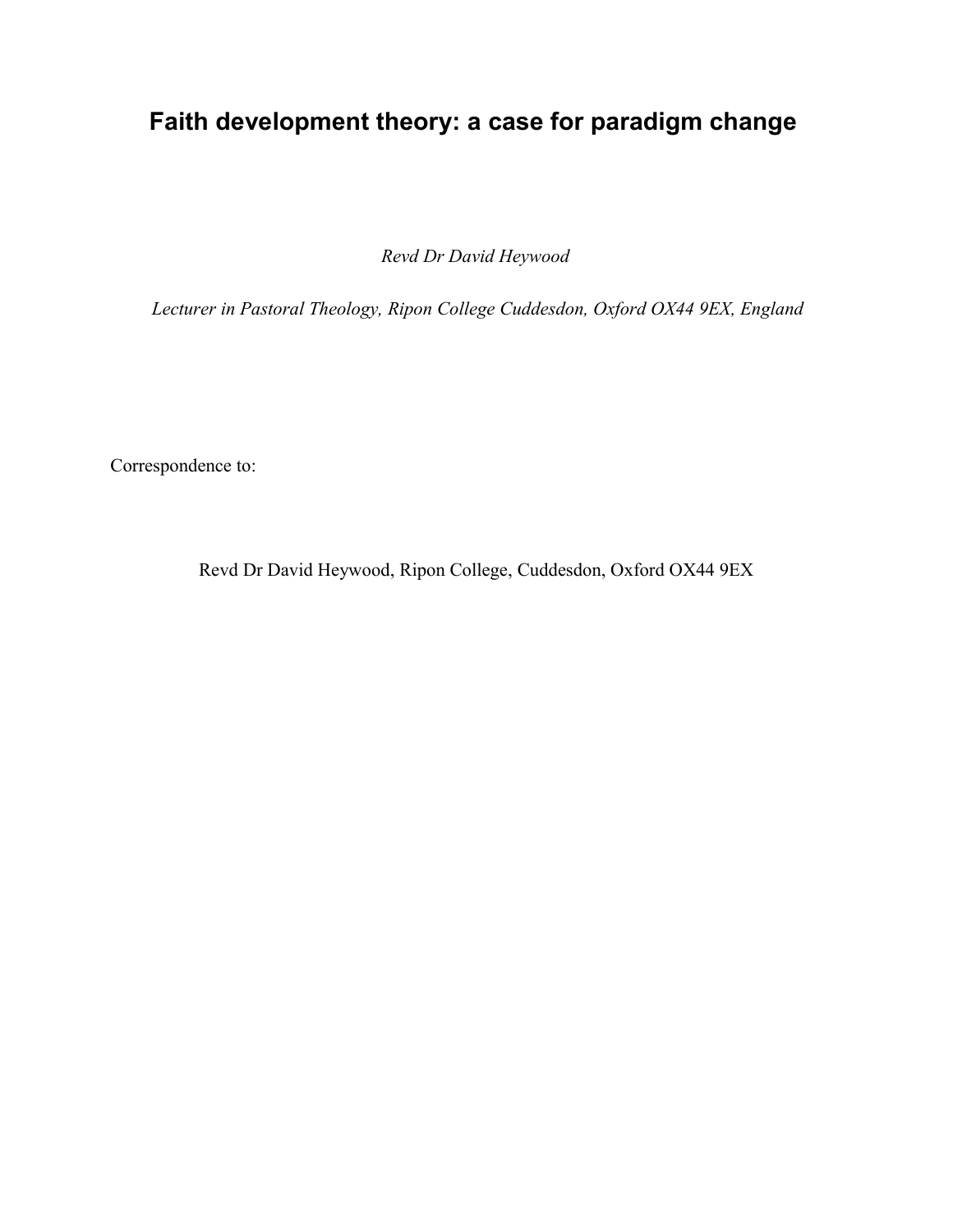## **Faith development theory: a case for paradigm change**

## **Abstract**

Despite its influence, James Fowler's theory of faith development (FDT) is in need of fundamental reappraisal. Doubts over Fowler's use of a structural model of human development and the adequacy of his research techniques have been added to in recent years by his inadequate response to the challenge of post-modern thought. It is suggested that, despite Fowler's position, key elements of the theory are very much in tune with post-modern thought and if the abandonment of the theory's underlying structuralism were to be allowed, these might be taken to point a constructive way forward.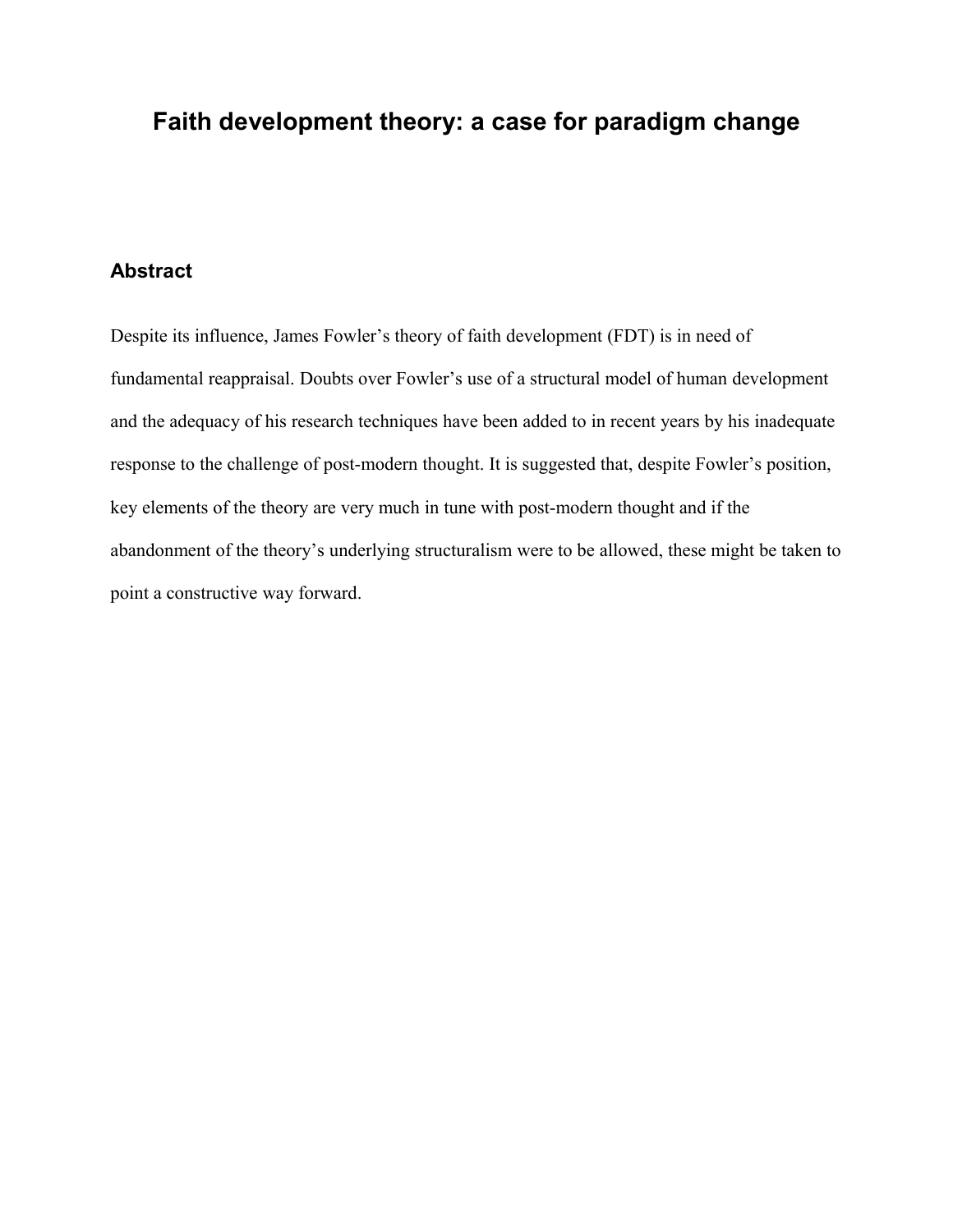## **Faith development theory: a case for paradigm change**

Since its inception in the 1970s and in particular since the publication of *Stages of Faith* in 1981, James Fowler's theory of faith development has become increasingly influential in the fields of Christian education, pastoral care and pastoral psychology. Contact with the theory has the power to fascinate and stimulate. It has even been claimed that in the US faith development expresses a wider cultural and intellectual mood (Dykstra and Park 1986, 2). Moreover, faith development theory (FDT) has played a significant part in the ongoing development of practical theology from a loosely cohering body of practical skills to a discipline in its own right, with its concern to draw together the more theoretical perspectives of traditional theology with an empirical approach to the study of human life. *Stages of Faith* offered a psychologically based theory of human religious development within the broader framework of a theological anthropology. Fowler's subsequent work has amplified the potential contribution of the theory to practical theology by exploring its application to fields such as Christian education, congregational studies and pastoral care (Fowler 1991, 33-4; Nipkow 1991, 82-90; Parks 1991, 101-5). However, the purpose of this article is to suggest that a re-evaluation of FDT is due: specifically that Fowler has failed to make the case that the human capacity for meaning-making, which he christens 'faith', advances by invariable, hierarchical and sequential stages, and that, although there are clearly observable differences between the ways that people hold their fundamental beliefs, some alternative explanation is required in place of the one that Fowler offers.

My original work on faith development was done in the early 1980s as part of my doctoral research. Part of the outcome of that work was an article in the *British Journal of Religious Education* questioning the appropriateness of Fowler's use of Jean Piaget (Heywood 1986). It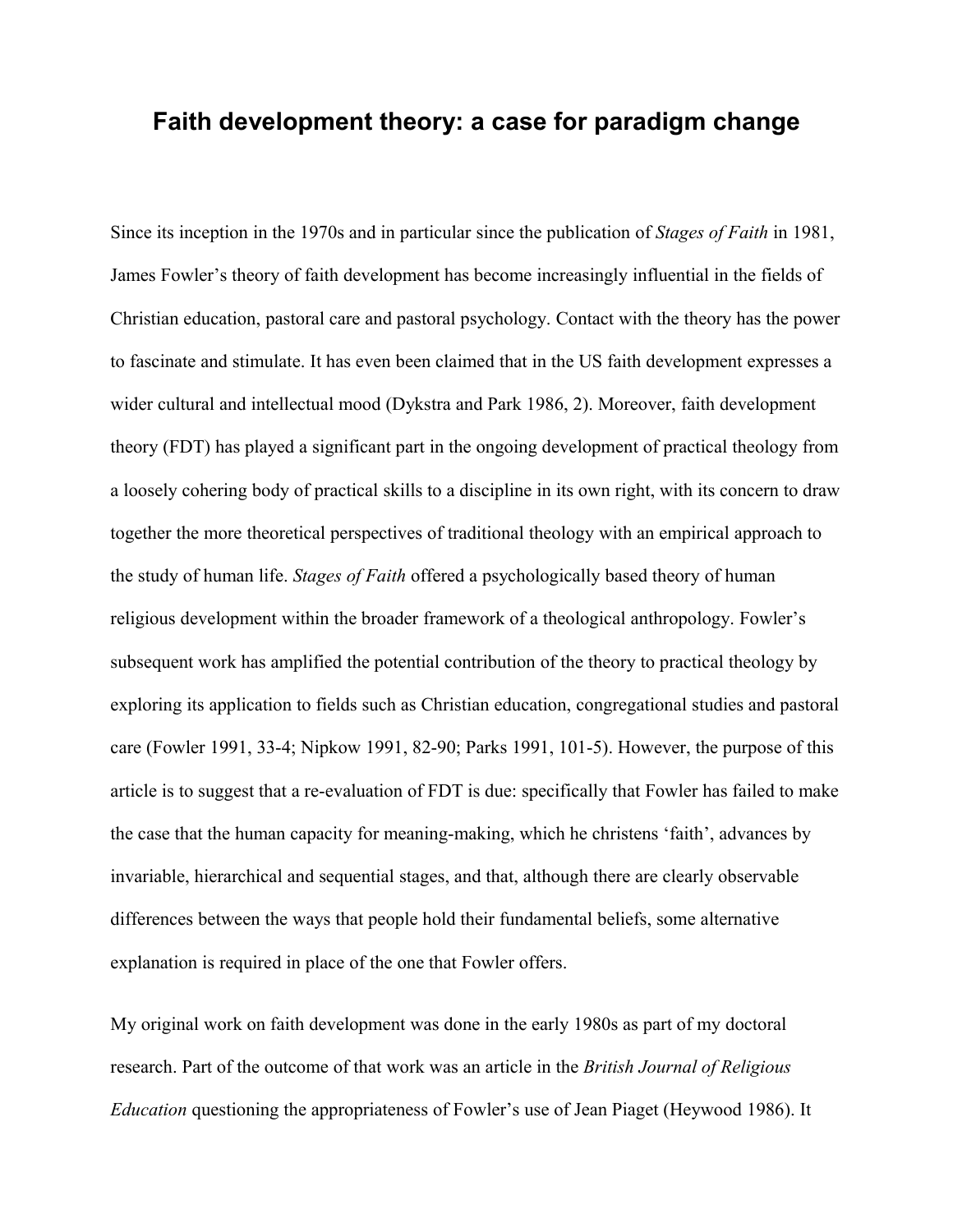seemed to me that, although several elements of the eclectic mix that go to make up FDT have real value, the importation of a structuralist framework, based on the theories of Jean Piaget, introduced a dissonant element that sits uncomfortably alongside the social psychological approaches that were the original matrix of the theory. In the first place, Fowler appeared to accept the work of Piaget on cognitive development in children, which already supplied the foundation of Lawrence Kohlberg's theory of moral development, uncritically as the foundation for his own theory. In fact, a range of studies already available in 1981 throw considerable doubt on Piaget's theoretical approach and experimental methods (Mischel 1970; Brainerd 1978; Siegel and Brainerd 1978; Donaldson 1978; Long, McCrary and Ackerman 1979; Boden 1979). Secondly, it seemed to me that the uses Fowler wishes to make of his fundamental insights strain against the rigid straitjacket of structuralism: that structuralism is in fact the wrong theoretical framework for his approach to human meaning-making. This, too, is a conclusion widely shared (Nipkow 1991, 90; Day 2002a, 68).

In addition, it has been disappointing to observe how relatively uninterested Fowler himself seems to have been in the empirical testing of the theory, leaving most of the investigative footslogging to his students while he concentrates on applying his ideas to ever more diverse areas of human life. As well as questioning the use of structuralism, I want to suggest that the empirical case for Fowler's explanation for the phenomenon he calls 'faith development' is very far from having been made. Third and more recently, Fowler's quintessentially modernist approach – the overarching explanation with its separation of form and content – has had to face the challenge of post-modernity. His response has been to attempt to subordinate postmodernism to faith development by presenting a developmental interpretation of post-modernity (1996, 160-178). However, I want to suggest that the attempt is at best half-hearted and doomed to fail. A truer judgement would be to recognise that in many ways the elements Fowler derives from his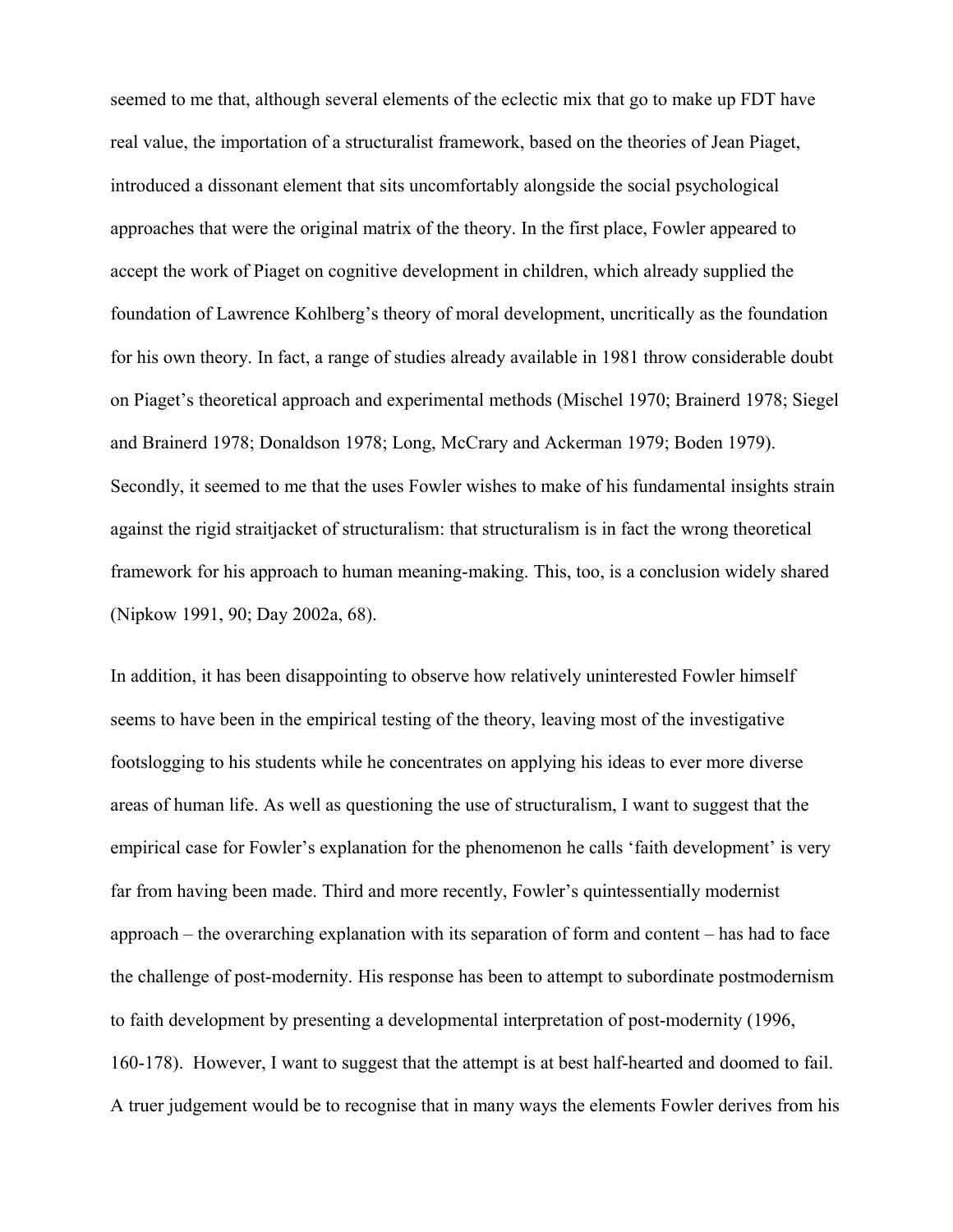work on H. Richard Niebuhr – the activity of meaning-making as a human universal and the 'triadic dynamic' of this activity – anticipate post-modernity and offer a surer guide to what is going on in 'faith development' than does FDT itself.

In brief, I want to suggest that what is required is a paradigm change: an alternative explanation for the observation that, although people construct their frameworks of meaning in different ways from one another and that these ways may change at different periods of their lives, there is a degree of regularity in the ways these constructions change and compare with one another. I will also suggest that the core of this alternative explanation may not be far to seek: that it lies in the elements with which Fowler began his work but which he unfortunately allowed to become subordinated to the version of Jean Piaget's theories he derived from Lawrence Kohlberg.

## **Fowler and Piaget**

Fowler's answer to criticisms of his reliance on Piaget is pragmatic: the use of developmental theories such as those of Erikson, Piaget and Kohlberg is partly responsible for its take-up in courses of professional education. Reliance upon the constructive developmental tradition, "has both made possible an operationalization of the concept of faith for empirical research, and has provided the means for discerning and describing in formal terms the operations of faith knowing and valuing" (Astley and Francis 1992, x). Unfortunately, this response side-steps the force of the criticism and relies on a number of unfounded assumptions. Piaget's theory may help to provide clarity of definition for faith stages, but the questions being raised are much deeper ones: whether structural development is an appropriate source of such definition, whether it is applicable to the activity of meaning-making and whether this activity is accurately described as 'faith'. The impression given by Fowler's response is that now the bandwagon is rolling it is too late to change direction. Nevertheless, I would like to examine two of the most important assumptions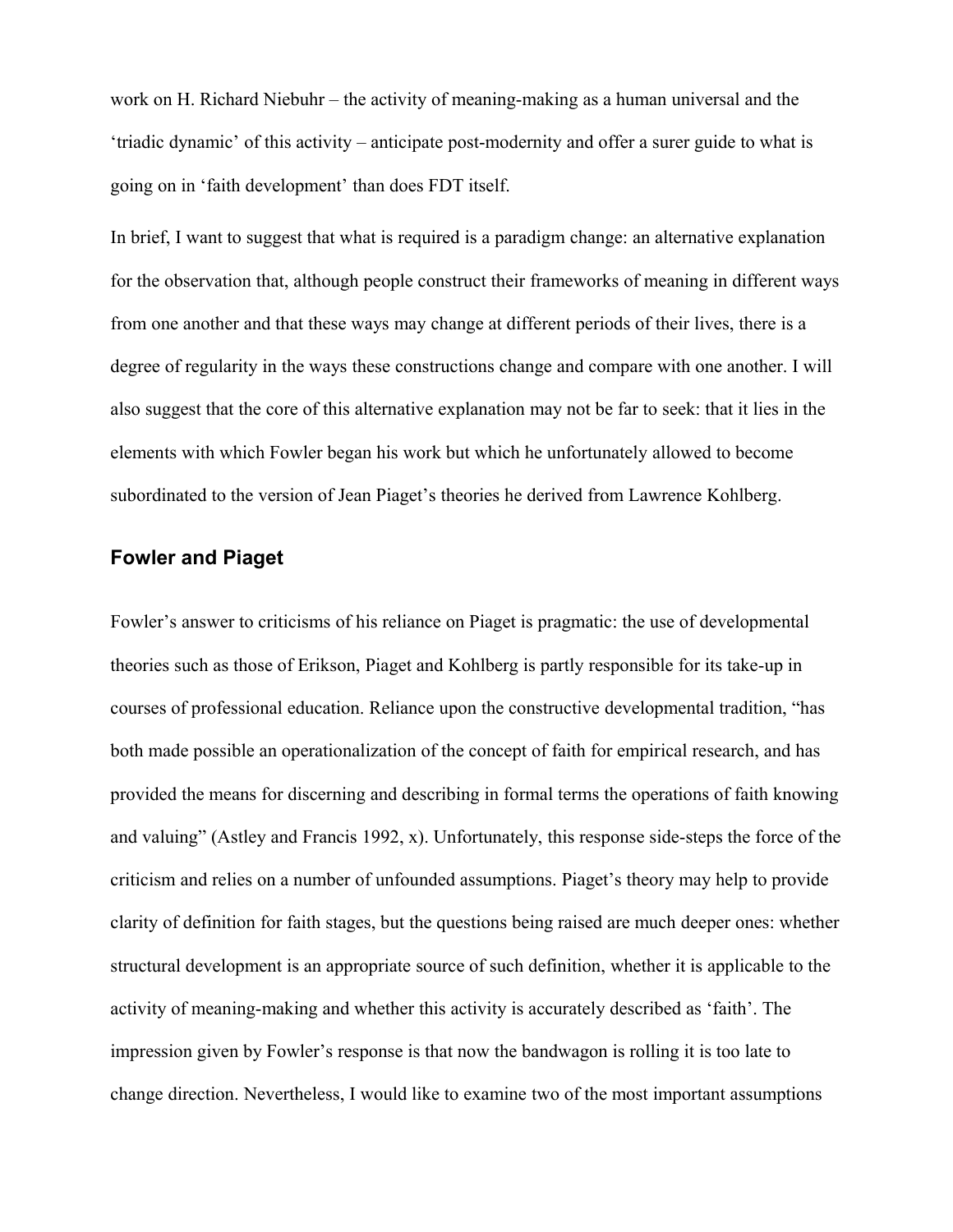underlying Fowler's work: that Piaget's theory of children's cognitive development is well founded and that the structuralism that lies behind it is capable of extension to the development of 'human faith'.

Introducing his theory in 1974, Fowler wrote, "I hypothesize that these stages, understood as *structural wholes*, are *sequential* and *hierarchical* in their relationship to each other" (1974, 213; author's italics). At least two problems are discernible in this statement. One is that already the idea of stages is the dominant concern of the work, to the relative neglect of the underlying process of development. The major difficulty lies in the words, "I hypothesise …" The idea of stages as hierarchical and sequential structural wholes is not, strictly speaking, one of Fowler's hypotheses. It does not arise from his own observations but is drawn directly from the structuraldevelopmental model of cognitive and moral development that he has taken over from Kohlberg and, through him, Piaget. In Fowler's work, it functions as presupposition rather than hypothesis. Nearly three decades later, in response to his critics, Fowler was still quoting Piaget as an established authority and insisting that faith stages are sequential, invariant and hierarchical on the basis of that authority (2001, 167). Descriptions of the faith stages vary from publication to publication. In the *Manual for Faith Development Research* of 1986 the influence of Piaget is particularly marked, in *Faithful Change* of 1996 less so but not entirely absent. From the beginning to the present day, FDT has rested on the assumption that Piaget has given an accurate description of cognitive development in childhood.

To make an assessment of Fowler's use of Piaget, it is important to be clear at the outset exactly what it was that Piaget was trying to prove. Piaget's 'genetic epistemology' is only incidentally a theory of child development; primarily it is a theory of evolution. What Piaget hoped to show was that the whole of nature consists of logical structures and that the development of these structures explains the process of evolution. Only then, he wrote, would the problems of biology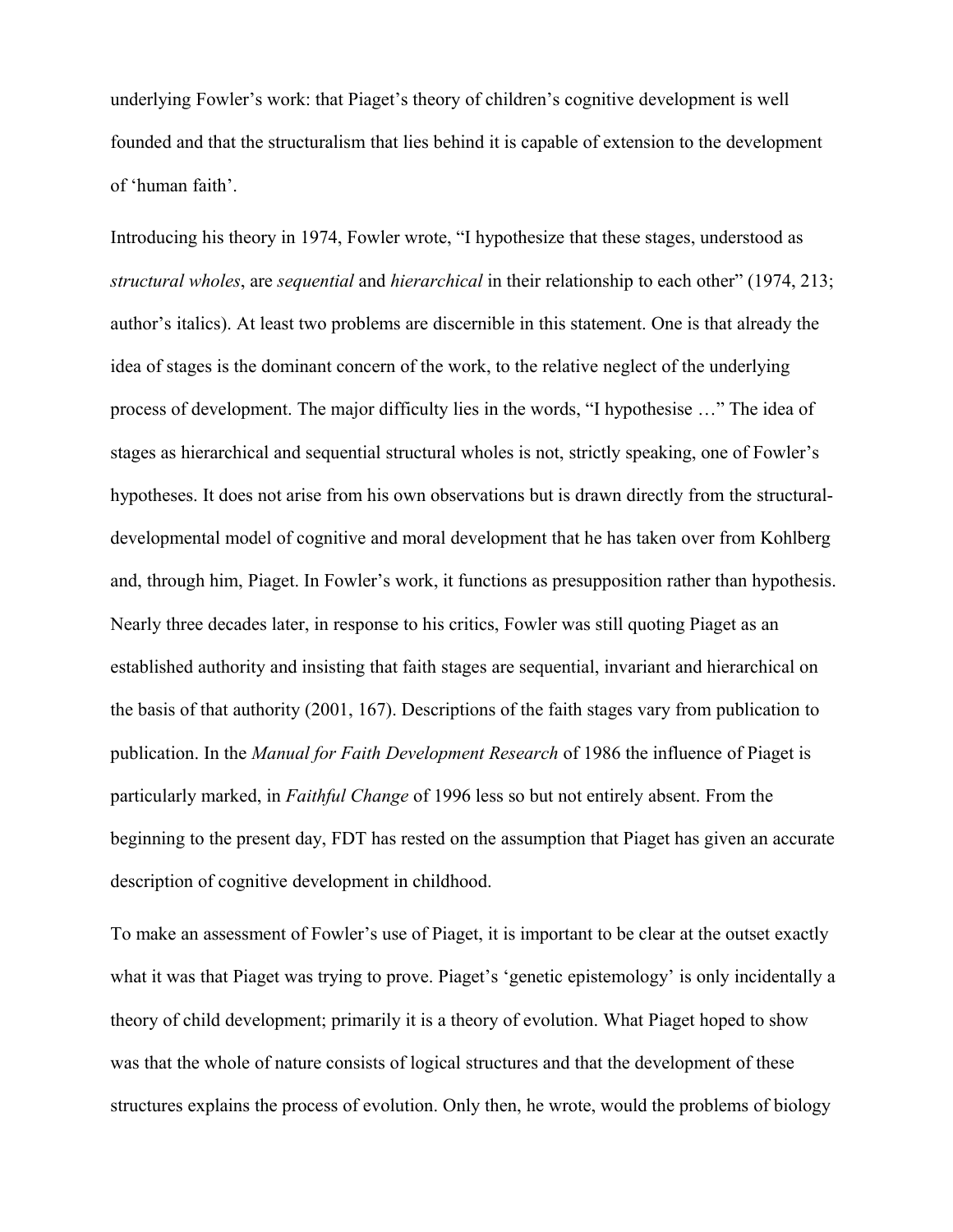be solved (1972a, 177-8). According to Piaget's theory, all structures, biological, psychological, logical and mathematical, exhibit the same characteristics and the same rules of development. The thinking behind his life's work on the cognitive development of children was that he believed this to be a test case for the way in which structures develop. Ability to demonstrate the way the structures of thought develop in children would provide a basis for a comprehensive theory of evolution based on the development of biological structures (1970, 703, 728-9; 1972b, 13-14). This led him, in his experimental work, to concentrate on the logical form of the task his experimental subjects were asked to perform. His interest lay in establishing the logical ability, or lack of it, of children at different ages, and, by demonstrating the differing abilities of children across the age range, to show how the logical structures lying behind their thinking were gradually taking shape.

It is precisely this aspect of Piaget's work that has attracted the most criticism. In fact, it has repeatedly been shown that concentration on the logical aspects of the tasks he set his children led Piaget and his fellow-workers to underestimate the other salient aspects of the experimental situation and as a result systematically to *misdescribe* children's thinking abilities. For example, in his observations of very young children, Piaget noticed that if an object were hidden from view behind a screen the child frequently failed to look for it or, in some cases, would look for the object not in the place where it had disappeared but in another place where it had previously been found. His conclusion was that children at this very young age had no concept of object permanence: as far as the child was concerned, objects that disappeared from view ceased to exist. But placing an object behind a screen is not the only way to make an object disappear; another is to turn out the lights. This is what Tom Bower and Jennifer Wishart did in experiments in 1972, using infra-red TV to observe the children's behaviour. What they found was that the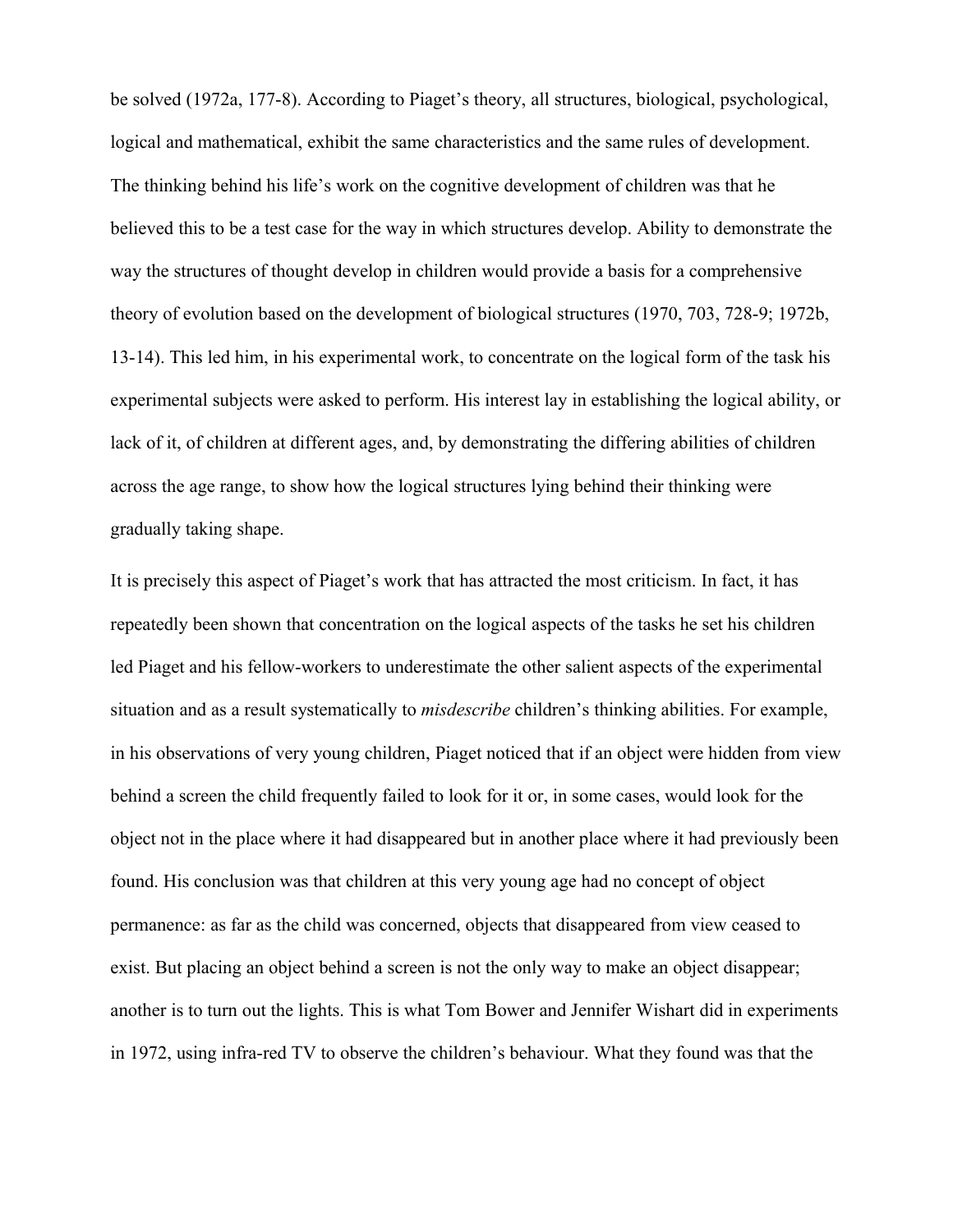children typically reached out in the right direction for the object, clearly expecting it to be there (Donaldson 1978, 27).

Before the ages of six or seven, Piaget maintained, children do not understand the concept of class inclusion: in other words, they are unable to compare the part with the whole. If a child of five is shown four red flowers and two white ones and asked whether there are "more flowers or more red flowers", the usual answer will be that there are more red flowers. Fairly clearly, the children have compared not class with sub-class ("flowers" with "red flowers") but the two subclasses with each other (red flowers with white flowers). Piaget's explanation concentrates on the logical form of the problem: the children were able to focus successively on whole class ("flowers") and the sub-class ("red flowers") but were incapable of focusing simultaneously on both. But clearly there are more factors at work in this experiment than logical form. One is perceptual (red - white), another linguistic (the form of the question). In the 1970s a series of experiments were devised by James McGarrigle in which he maintained the logical form of the task while varying the objects used and, most significantly, the wording of the question put to the children. In McGarrigle's experiments, the success rate of the children was significantly higher than in Piaget's. His results show that failure to understand the somewhat confusing form of the question is at least as likely an explanation as lack of the requisite logical ability (Donaldson 1978, 42-50).

Piaget maintained that children up to the age of eight were generally unable to take the point of view of another person: that is, in a literal sense, to describe what a person in a different position to themselves would be able to see. One of the experiments Piaget used to demonstrate this involved a table on which was a three-dimensional model of three mountains, each with differing and easily identifiable features. In Piaget's experiment, children were frequently unable to reconstruct the point of view of the experimenter, sitting in a different position to themselves at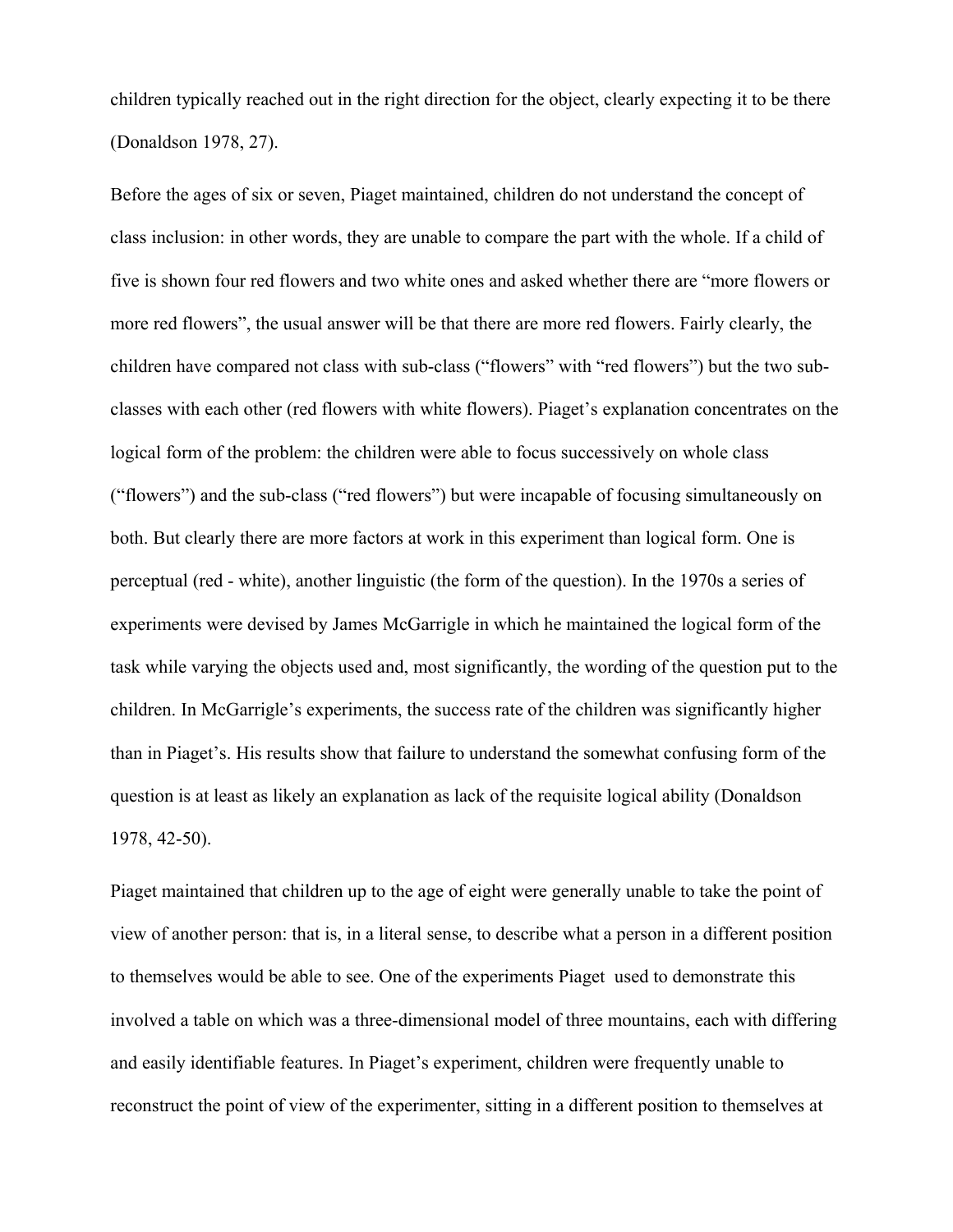the table. However, a different version of the same task, devised by Martin Hughes, involved models of a doll and a policeman and an arrangement of walls. The children are asked to hide the doll from the policeman, a task that obviously involves reconstructing in imagination what the policeman can see. In contrast to Piaget's experiment, the success rate even of children as young as 3 was around 90% (Donaldson 1978, 19-25).

Paradoxically, although it was Piaget whose influence taught teachers to recognise the great differences between the child's view of the world and that of the adult, it seems that Piaget has actually failed to grasp some of the most salient features of the child's world-view. His interpretation of his experimental results focuses exclusively on success or failure to perform the logical task and ignores such important factors as the linguistic form of the instructions and the 'human sense' of the experimental situation. What explanation can be given for the relative success of children with Hughes's policeman task compared to the relative failure of other children with Piaget's mountain task? One factor is that the mountain task is easier. The child does not have to describe a mountain but only to say whether one doll can see another. The logical form of the task is the same, but in Piaget's experiment the children have an additional hurdle to surmount, the difficulty of description. Another feature of the policeman task is that it presents a situation which, for the children, makes 'human sense'. Even if a child has never tried to hide from a policeman, they know what it means to hide, as well as to have been naughty and to wish to escape the consequences. In other words, the task makes sense in terms of the motives and intentions involved in it. Piaget's task, by contrast, is an abstract exercise, not simply in the formal but in the human sense.

The way in which Piaget set up his experiments and interpreted their results reflected his assumption that form and content could be separated to the extent that the content of the experiment – flowers and mountains, and so on – would have no influence on the results. It is a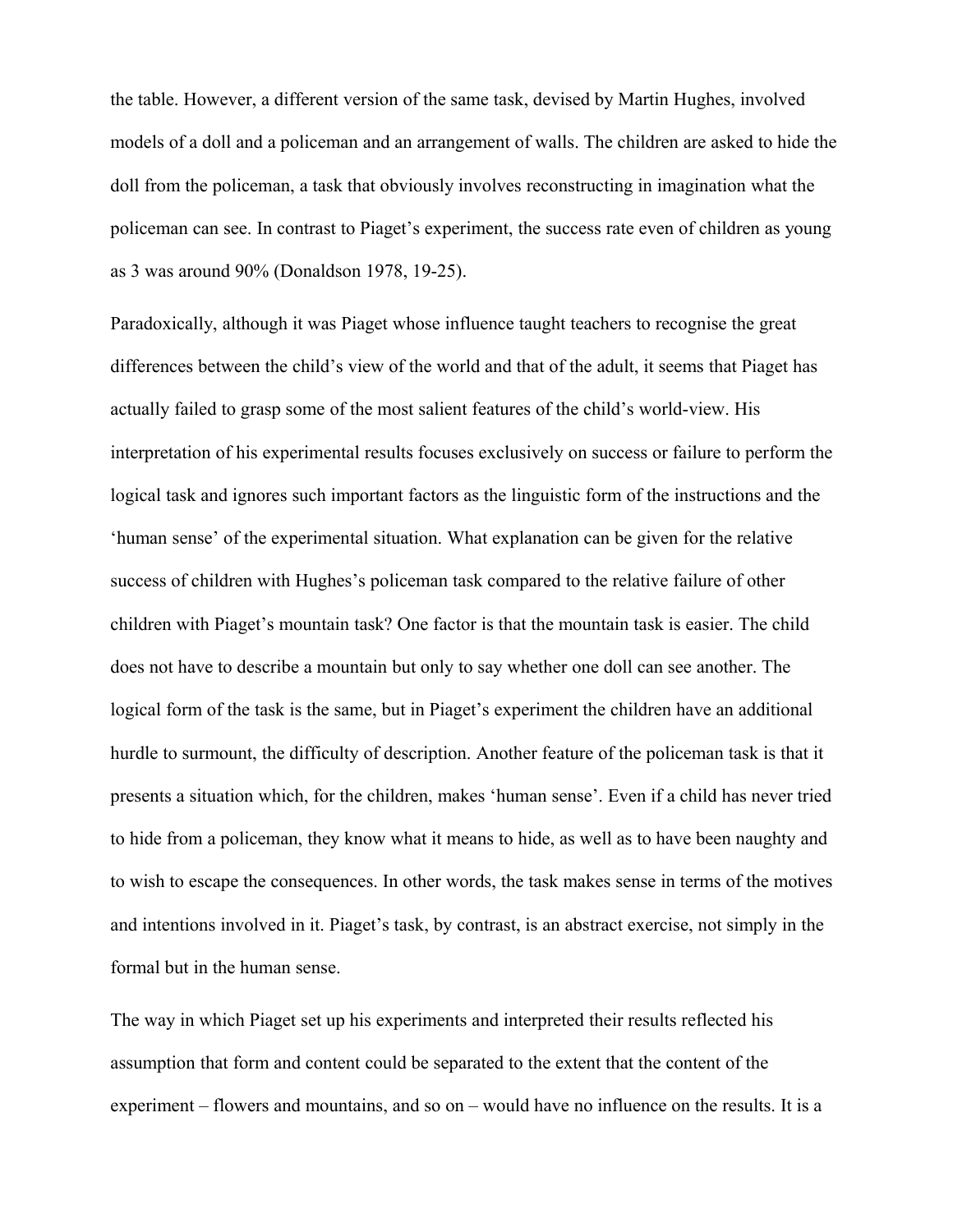classic case of a conclusion influenced by an initial hypothesis. In contrast, the experiments we have reviewed demonstrate that form and content are not independent: children's ability to reason logically is influenced by the content of the task they are asked to perform. This observation is potentially very significant for other theories which take as axiomatic the separation of form and content – of which moral and faith development are examples. Far from being capable of extension to the field of 'human faith', Piagetian structuralism in fact creates problems for a theory of human meaning-making. As has frequently been observed, Fowler has had to spend a great deal of time and effort trying to integrate the 'structuring power of the content of faith' into a approach that, at least in theory, assumes the possibility of treating form and content in isolation from one another (Moran 1983, 110; Fowler and Loder 1982, 134-9).

Two conclusions may be drawn at this stage. The first is that Fowler is quite wrong in assuming that Piaget's work provides an indisputable foundation for his own. The examples I have given are drawn from Margaret Donaldson's *Children's Minds,* published in 1978, since translated into six languages and one of the most influential critiques of Piaget's theory. They could have been multiplied from other sources available to Fowler at the time of writing *Stages of Faith* (Mischel 1970; Brainerd 1978; Siegel and Brainerd 1978; Donaldson 1978; Long, McCrary and Ackerman 1979; Boden 1979). However, Fowler's approach to Piaget is but the most important example of a tendency that recurs throughout his work to assimilate the work of other psychologists and theologians to his own structure of thought without examining it critically in its own terms. Examples that might be given include his use of Daniel Stern and even Immanuel Kant (1996, 25-43; 149-152).

The second conclusion is that Piagetian structuralism is quite inappropriate as the foundation of a theory of the development of human meaning-making. It is to be hoped that Fowler's pupil Sharon Parks is not articulating the generally accepted view of the faith development community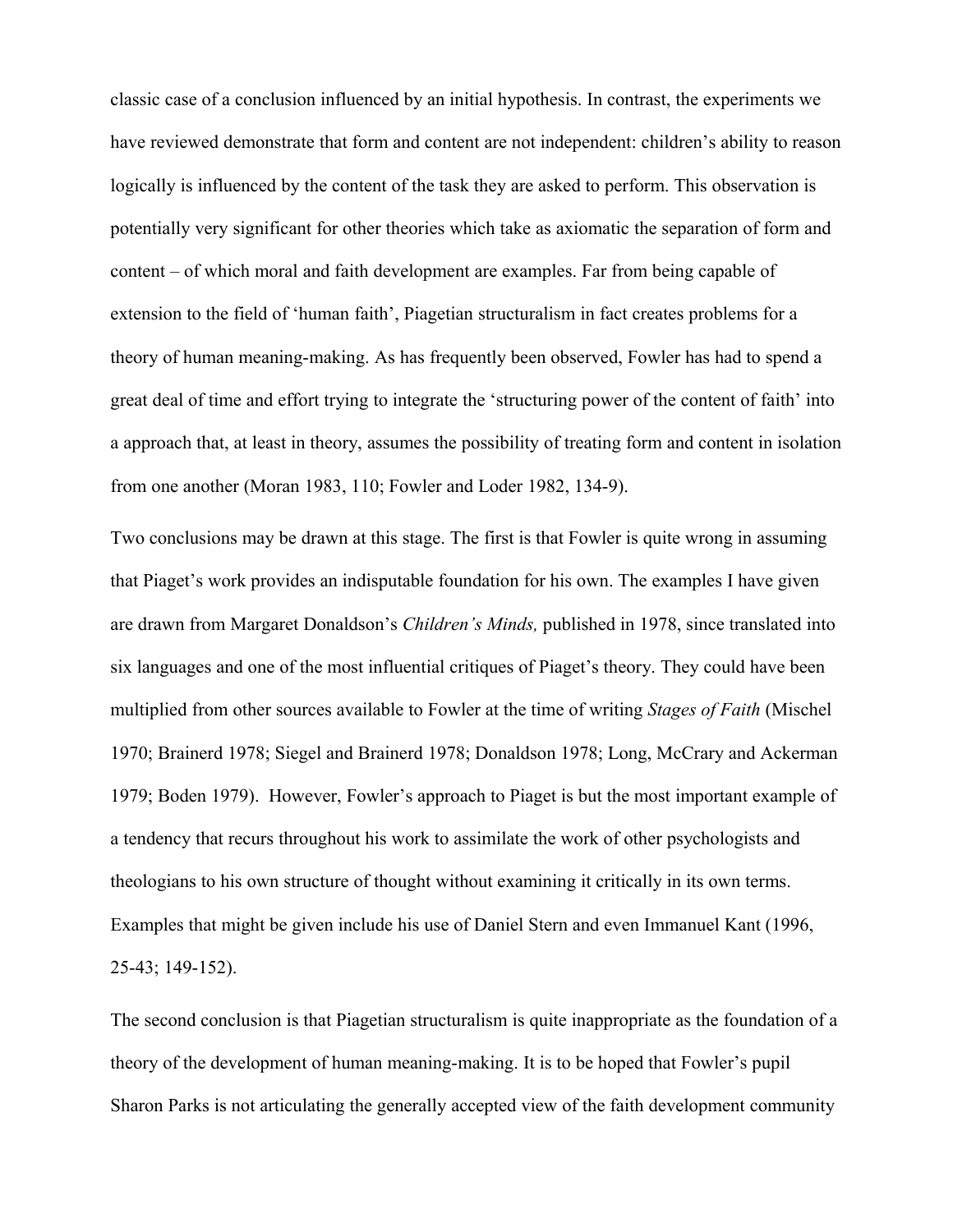when she writes, "The Piagetian paradigm which centrally informs this perspective is finally an interactive model, which focuses not upon the person alone, but rather upon the relation of the person to his or her environment, particularly the social environment," (1990, 96) since her statement is fundamentally mistaken. Piaget's model is essentially constructive and quite different from either epistemological or social interaction. In Piaget's theory, interaction with the environment and other people is of interest only as it provides the trigger events for the unfolding of innate structures.

Ironically, throughout his career Piaget resisted the criticism of the Soviet psychologist, Lev Vygotsky, whose model of cognitive development was, in contrast to that of Piaget, fully interactive and gave central place to social interaction and the structuring power of content in the learning process. Vygotsky's model, which is equally as capable of operationalization as is Piaget's, highlights the way in which children's frameworks of understanding are learned from significant others. It also offers a much better fit with Erikson's developmental theory than does Piaget's (Vygotsky 1962, 1978; see Wertsch 1979). It is unfortunate that the students who introduced Fowler to Kohlberg's theory in the early 1970s were not equally knowledgeable about Vygotsky. In that case, he might have avoided the fundamental wrong turn in the development of FDT that came with the adoption of structuralism. As it is, the idea that human meaning-making can be described as going through a series of stages which are invariant, hierarchical, sequential and consist of structural wholes may be seen to derive from Piaget's flawed theory of cognitive development and must for that reason be held as extremely doubtful.

#### **Fowler's empirical evidence**

The conclusion above may be said to disregard the fact that Fowler claims extensive empirical confirmation for his theory from the interviews conducted by him and his pupils and fellow-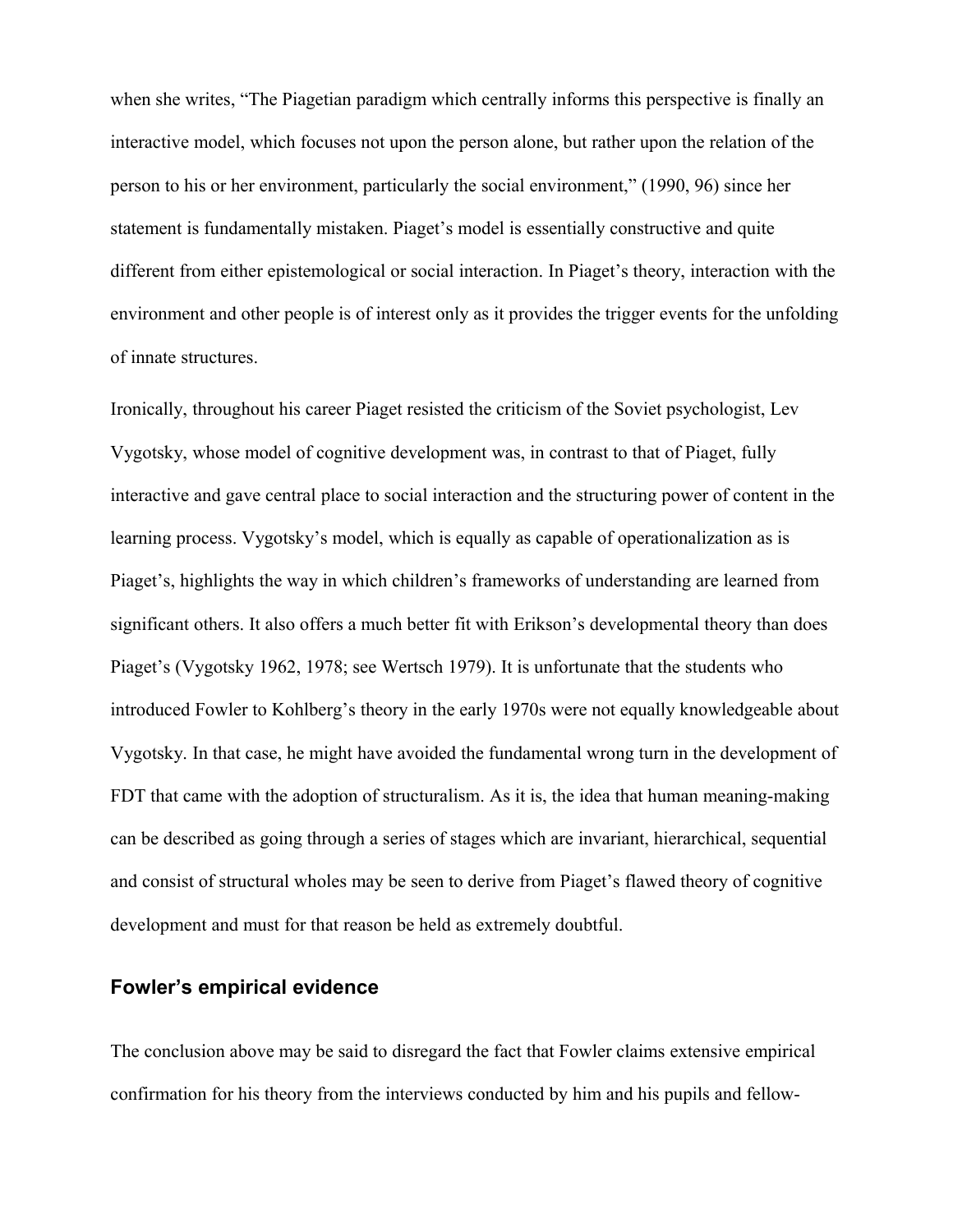workers. Accordingly, it is to the subject of Fowler's empirical method that we now turn. In 1986 C. Ellis Nelson and Daniel Aleshire made a number of observations about Fowler's research techniques and he responded (Dykstra and Parks 1986, 180-201, 276-8). There they raised as potential problems the lack of disclosure, the fact that interviewees are not given an overview of faith development theory or told that their responses will be analysed according to an idea of developmental stages; the possible influence of generational difference, the different way a younger person might respond to an older interviewer or an older person to a younger; the influence of the perceived purpose of the interview, whether the interviewee perceives it as academic, ministerial or even therapeutic; and the need for close attention to language, the lack of sufficient time for interviewers to become sure that the interviewees have fully understood their questions or to probe sufficiently to be sure that they themselves have understood the subjects' answers. According to Fowler, Nelson and Aleshire have "grasped the structure of the interview and the logic of its construction rather well". Yet his response to their critique is patchy, to say the least. He acknowledges the problems with lack of disclosure and explains the decision behind it, while ignoring the rest of the points made.

"At every point," note Nelson and Aleshire, "Fowler has opted for the difficult" (1986, 199). So one would expect Fowler to be cautious about how much his research is capable of demonstrating. However, he is regularly confident to the point of naivety. The careful disclaimer in *Stages of Faith,* "It is impossible to determine at this point the extent to which bias or error account for the observations" (Fowler 1981, 323), is replaced in the *Manual for Faith Development Research* with the confident, "We are assured by our research findings ..." (1986, 31). The description of a faith interview as a "blank screen" (Dykstra and Parks 1986, 276) simply sidesteps or ignores the cautions raised by Nelson and Aleshire. His description of his research as "life-span research" in a paper of 1979 (Fowler 1979, 111) is similarly wide of the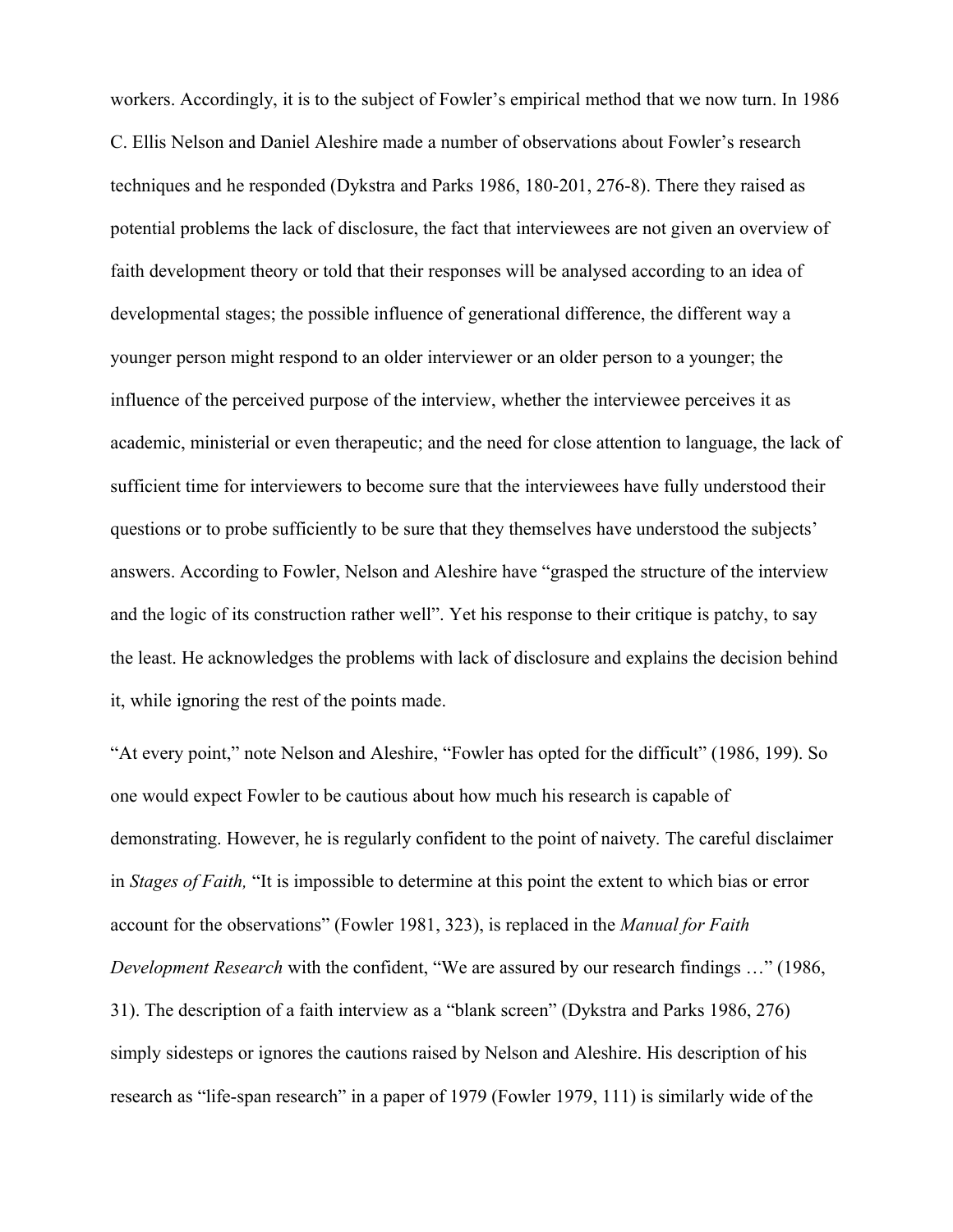mark. True life-span research compares the development of the *same* people at different stages of their lives rather than *different* people with a range of ages, something that after less than a decade of research Fowler was not in a position to claim.

Further doubts are raised about Fowler's research method by the following description of his work:

A faith stage is a structural whole. To break open the metaphor a bit we may say that a stage is organismic – a flexible organization of inter-related patterns of operation. When one analyses a faith interview, one wants to read or hear 'through' to the structural whole underlying the beliefs, values, attitudes and actions described in the linear prose of the respondent. The problem is to read or hear and comprehend in such a way that the content becomes clear, at one level; but on another level one wants to let the structure of a person's faith 'precipitate' out of the content that has been offered. (1976, 186)

There is what Thomas Kuhn (1977, 225-239) describes as an "essential tension" to be maintained in the work of research. On the one hand, the researcher must be thoroughly familiar with the theoretical paradigm within which she is working, so as to know how to interpret her research findings. There must exist a consensus among researchers in a given field about the significance of their research findings and the important questions they seek to answer, a degree of unanimity about how to interpret the results of empirical observation. On the other hand, the researcher must not become so immersed in the paradigm as to be unable to recognise when her results fail to support her presuppositions. She must be sufficiently open, should the results of her research point in that direction, to subject the paradigm itself to criticism.

In faith development research, the interviews are carried out by members of the Center for Moral and Faith Development already proficient in faith development theory and trained in how to interpret interviewees' responses. The researcher's understanding of FDT functions as the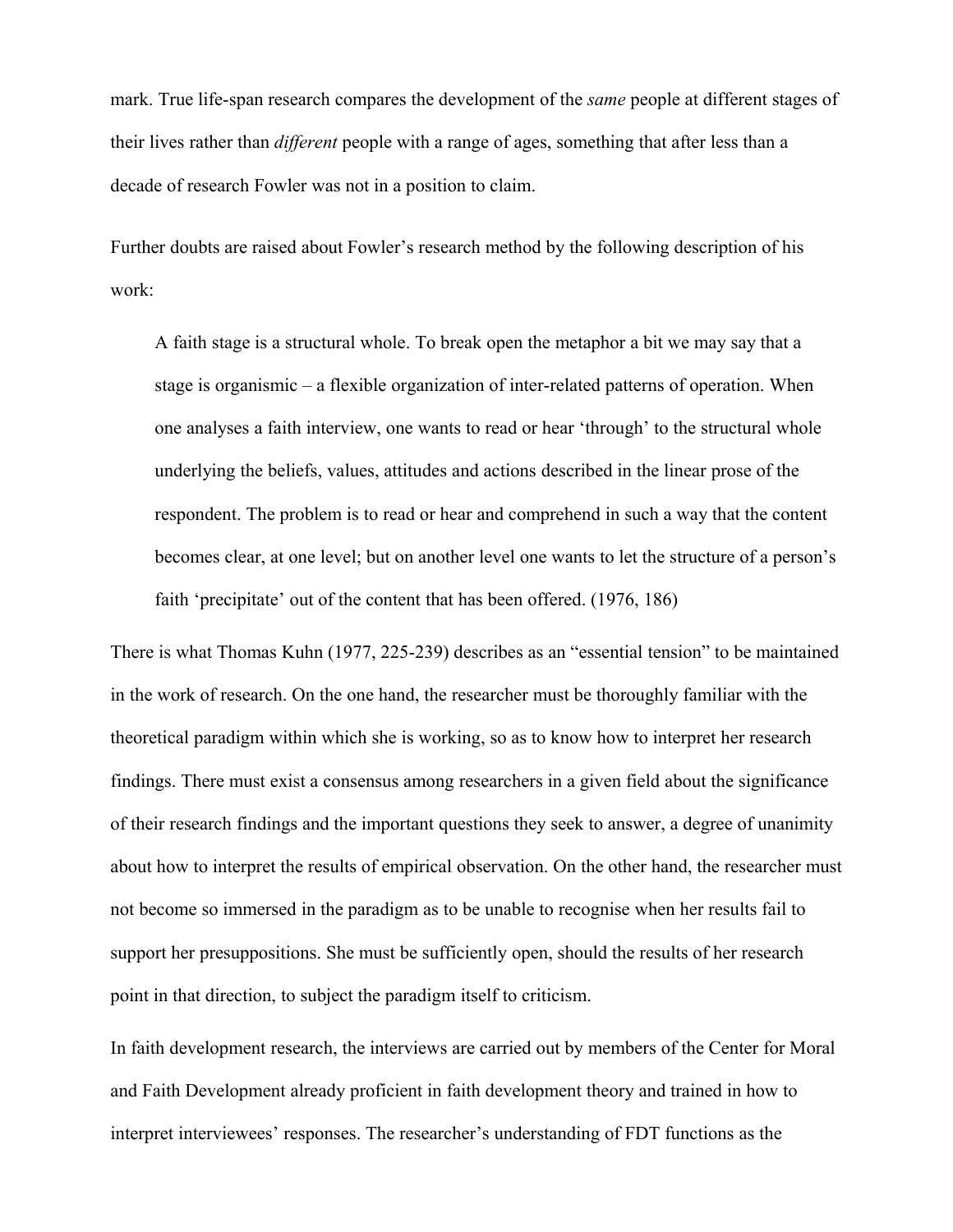spectacles or filter through which she "reads or hears" the subject's narrative. The task is to fit the responses into a framework of stage descriptions that are presumed to exist. Consequently, those aspects of the interview the researchers deem as salient are those that help to indicate the supposed faith stage of the subject. Researchers are trained to downplay the narrative connections the subjects themselves may deem important and to give priority to features of the interview that enable a faith stage to be allocated. As Day puts it, "The researcher's task in the structuralist campaign is to parse through the debris of narrative elements to the real stuff of those features of speech that can be interpreted in terms of stage and structure, to ferret out the treasure and leave the dross behind" (2001, 179)

The implication of this method is that the researcher may just as easily overlook those elements of an interview that fail to support a structuralist understanding of faith development. For example, indications of regression from a 'higher' to a 'lower' stage may be treated, in accordance with the theory, as evidence of stage transition. There is thus a strong possibility that the basic hypothesis that 'faith' exhibits hierarchical and sequential stages is not being tested in any significant way. The most the interviews are capable of is to refine the stage descriptions. The perception of developmental stages is as likely to come from the researchers' training as from the empirical data. Of course, these perceptions can be expected to be rigorously crosschecked by other researchers. But those researchers will have had the same training; they too will be 'inhabitants' of the faith development paradigm, trained to read or hear 'through' to the supposed underlying deep structure of faith. Testing of the paradigm itself could only take place if the perception that subjects' responses reveal the presence of developmental stages were to be compared with an alternative framework of interpretation.

The observations of my own students raise serious questions about the adequacy of Fowler's stage descriptions. Children in a group of 4 to 7 year olds being told stories of Old Testament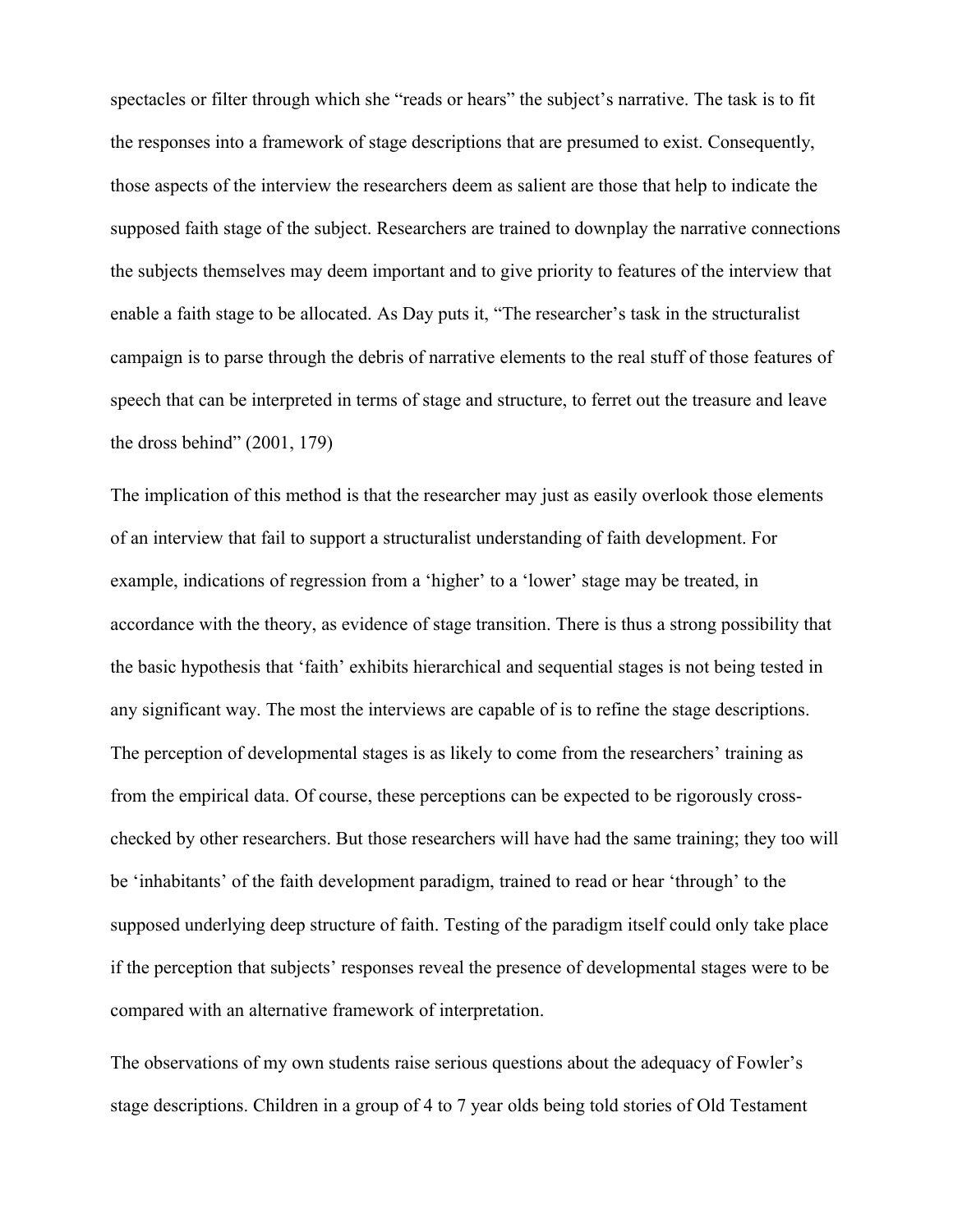heroes were accepting the story and its moral, but not before questioning the authenticity of the main character (was Samson a real person or a fictitious character made up to illustrate a story?) or asking for supplementary supporting evidence. Children supposedly in the unordered or ordering stages of faith development were using sophisticated educational skills to bring reason to bear on some of the stories they were told. A 7-year-old hearing the story of Noah's Ark from a version of the Bible that neglected to mention the wives of Shem, Ham and Japheth used the questioning skills encouraged by current mainstream educational methods, together with a basic knowledge of biology, to wonder how we could all be descended from 3 men. An even younger child stumped the teller of the story of the Israelites crossing the Red Sea by questioning the fairness of a God who could wipe out the whole Egyptian army when some of them would have been 'good men'. Under the current system of Primary education in Britain, children of this age are taught to think for themselves and to use sophisticated questioning skills rather than simply to know chunks of received wisdom. Where they are stimulated enough to use these skills, their responses appear far beyond those Fowler expects for their age. But this is not always the case: in fact, the children could easily exhibit features of unordered, ordered and conforming faith stages in quick succession.

The real problem with Fowler's method is that the main lines of the stage descriptions are drawn from the work of Piaget, Kohlberg and Selman and the theology of H. Richard Niebuhr and Paul Tillich, and were in place before the bulk of the research took place. This can be seen most clearly in the case of Stage 6, the supposed culminating point of the process of equilibration said to lead to the most mature expression of faith. The *Manual for Faith Development Research* concedes that Stage 6 is "not, strictly speaking, empirically derived" (Astley and Francis 1992, 56). The description of Stage 6 given there is based on the theology of H. Richard Niebuhr: it represents a "radical recentration and reconstruction of one's perceived relationship to the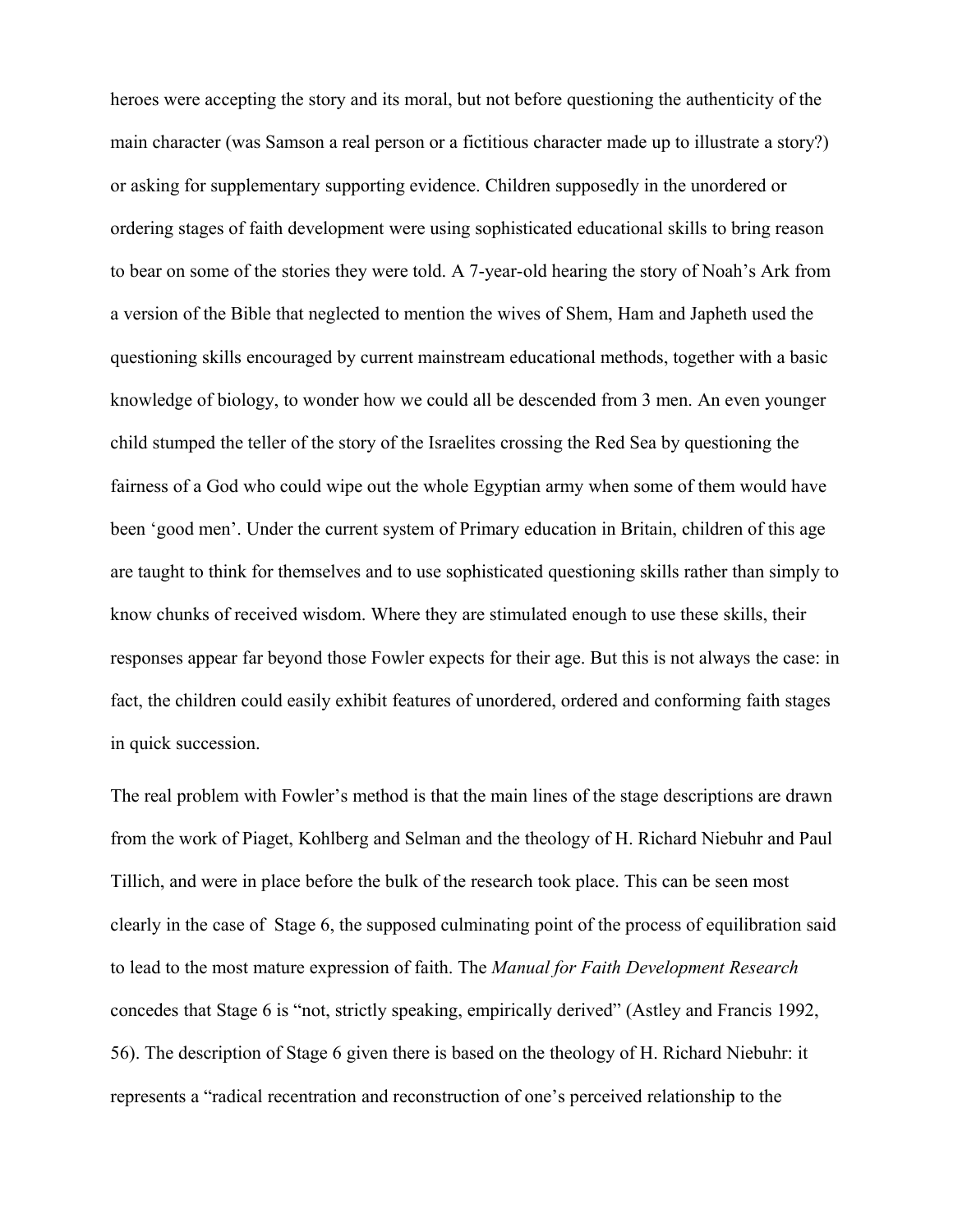principle of being itself" (Astley and Francis 1992, 57). In other writing Fowler describes the definition of Stage 6 as "a kind of abstract poetry" (Fowler and Keen 1978, 90). The appendix to *Stages of Faith* makes it clear that only one person out of 359 interviewed prior to the book's publication had been scored at the final stage of development (1981, 318). This person, we know from *Life Maps,* was a person who was recommended to the researchers as "someone who … seemed most representative of the spirit of Stage 6" (Fowler and Keen 1978, 91). Clearly, in respect of Stage 6 the theory came first, the empirical work only subsequently.

Reviewing the early stages of its development, McBride (1976, 214) wrote of FDT, "It is a wellinformed hunch, articulated into a broad series of unproven assumptions, a veritable library of a prioris." The research base was inadequate and the theory was based not on concrete research but on theological and philosophical presuppositions. The jump from the idea of development to that of stages had been made too quickly and without sufficient evidence. Fowler was relying on Kohlberg and Piaget for his account of psychological process while ignoring criticism of their work from within the psychological field. In 1982 Bruning and Stokes criticised the concentration on stages to the relative neglect of process: their charge was that Fowler was drawing on the stage descriptions of Erikson, Kohlberg and Piaget without paying attention to their fundamentally different descriptions of the process behind these stages. They noted Fowler's tendency to accept uncritically the work of other scholars which appeared to be "advanced" and his failure to consider whether the differing models of development on which he draws could, in fact, be used together (Stokes 1982, 16-61). Clearly much work remained to be done, and one of the most disappointing features of the past three decades is Fowler's own relative neglect of the basic empirical work his critics were saying was still needed in favour of the application of the theory to other areas. As a result, all the features criticised in the early stages remained in evidence, such that Tamminem and Nurmi could conclude, "The existing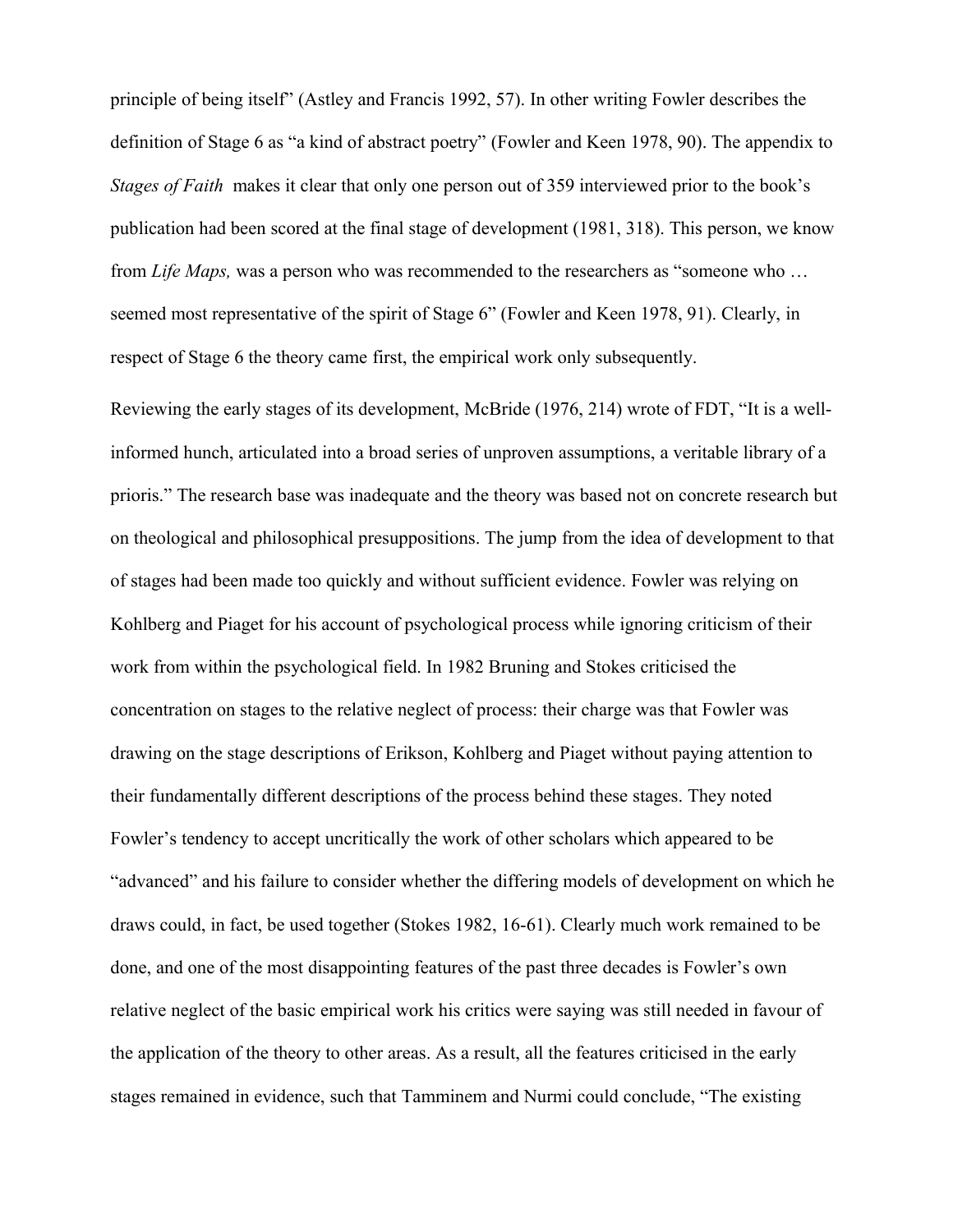measurements and descriptions are in many cases still relatively inaccurate or artificial" (1995, 302) and Day, "The supposedly universal character of religious judgement or faith reasoning … emerges in our research as little more than an artefact of research methodology" (2002, 69).

#### **The post-modern challenge**

Uncritical reliance on Piaget and Kohlberg and lack of empirical rigour in FDT are serious enough, but an additional disappointment is Fowler's response to the challenge of post-modernity and post-modern thinking. To begin with, he rightly recognises that FDT contains a number quintessentially modernist features. It separates out form and content, it aspires to universal applicability, it seeks to ground itself on empirical evidence and it sets forth an ordered sequence of stage-like progression covering the most fundamental aspects of human experience. In particular the idea that at Stage 6 it may be possible to resolve the tensions inherent in the historically and culturally relative situations in which we all stand is a characteristically modernist aspiration.

Fowler's initial response to post-modernity was to reiterate the modernist credentials of FDT and to attempt an explanation of the movement toward postmodernism in terms of his theory. In *Faithful Change,* he likened the Enlightenment to the transition from synthetic-conventional to individuative-reflective faith and hypothesised that the movement towards post-modernity may come to be seen as a similar transition from individuative-reflective to conjunctive faith (1996, 147-78). Such an attempt to side-step the crucial issues is disappointing. Even more so responding in 2001 to what he perceives as pressure to relinquish some of the modernist features of FDT, Fowler reiterates his reliance on Kant, Piaget and Kohlberg as authority figures; describes his encounter with graduate students well versed in postmodernism as "frustrating"; selects a particular author as significant because of her challenge to postmodernism; and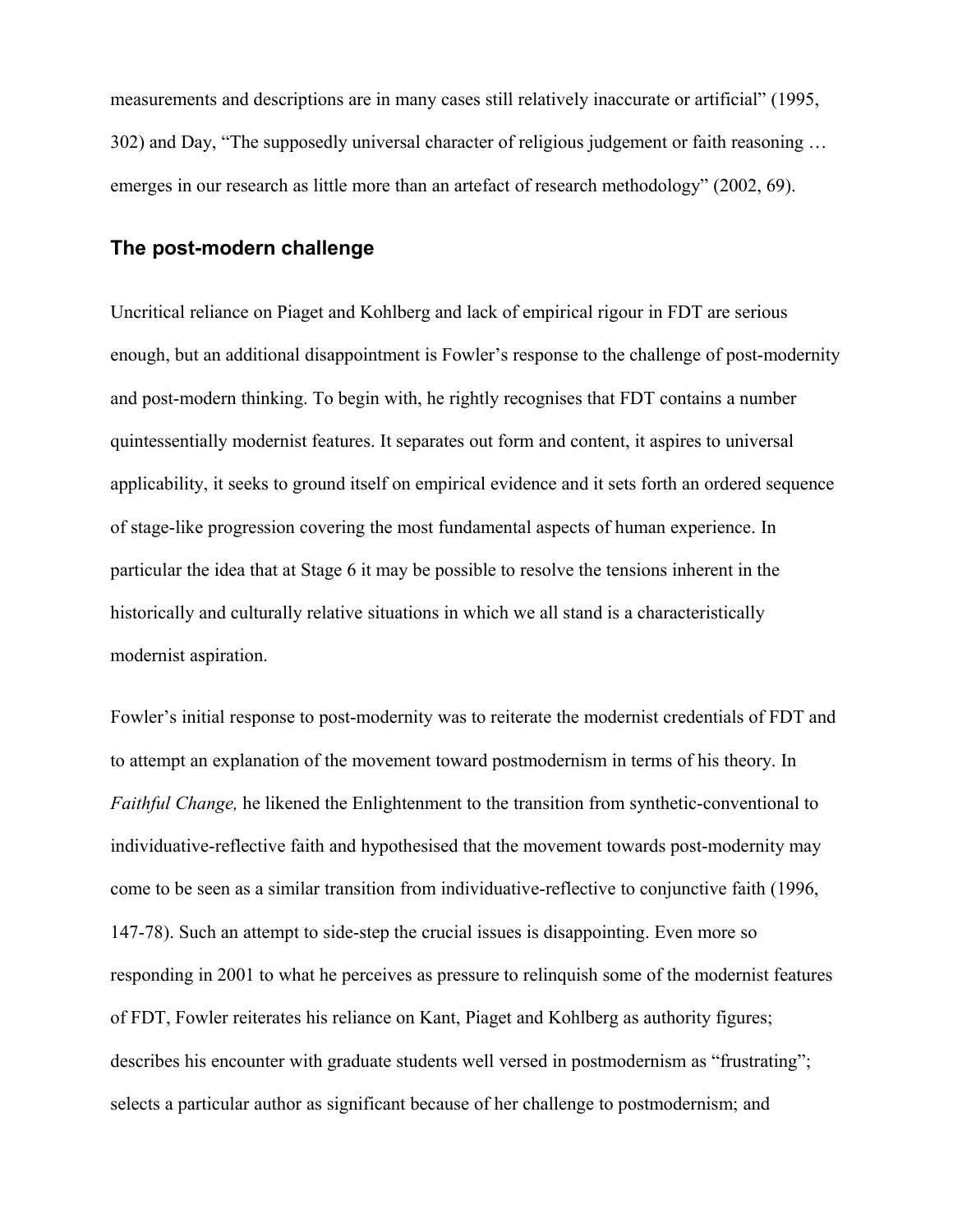describes a trawl through 247 articles relating to human development and post-modernity to find one he deems most helpful because it attempts to reinstate modernity in social science research (2001, 165-9). This failure to engage with post-modernity is further illustrated in 'Faith development at 30', albeit an article that shows signs of having been written in haste, but one in which he again fails to recognize any of its key philosophical challenges,

Clearly FDT is a theory increasingly out of synch with the trend of contemporary thought. Moreover, it is to be doubted whether Fowler's attempt to hold back the tide of post-modernity is the wisest course of action. It is not too difficult to find in the theological roots of faith development resources for a constructive dialogue with post-modernism. Chief among these is the recognition, intrinsic to both H. Richard Niebuhr and post-modern thought, that all knowledge has a fiduciary base: our knowledge does not arise from universal laws of objective observation and empirical deduction but from the activity of shared meaning-making in human community. Post-modernity emphasises the importance of context, the truly interactive rather than constructive nature of our knowing and valuing, a hermeneutical approach to meaning and the 'structuring power of content'. The observation that human meaning-making lies at the heart of knowing and that orientation to life is influenced by shared centres of value and power are characteristic features of post-modern thought.

These observations add weight to the suspicion that structuralism is the wrong theoretical framework for the programme of theological anthropology Fowler wishes to pursue. A coming to terms with post-modernity also suggests the wisdom of abandoning another of the most confusing and controversial features of FDT, namely the designation of the process of 'meaningmaking' as 'faith'. The universality and hermeneutical nature of human meaning-making and the recognition that all belief systems arise in specific contexts as attempts to orientate their followers to life is an axiom of post-modern thought. Given the widespread recognition of this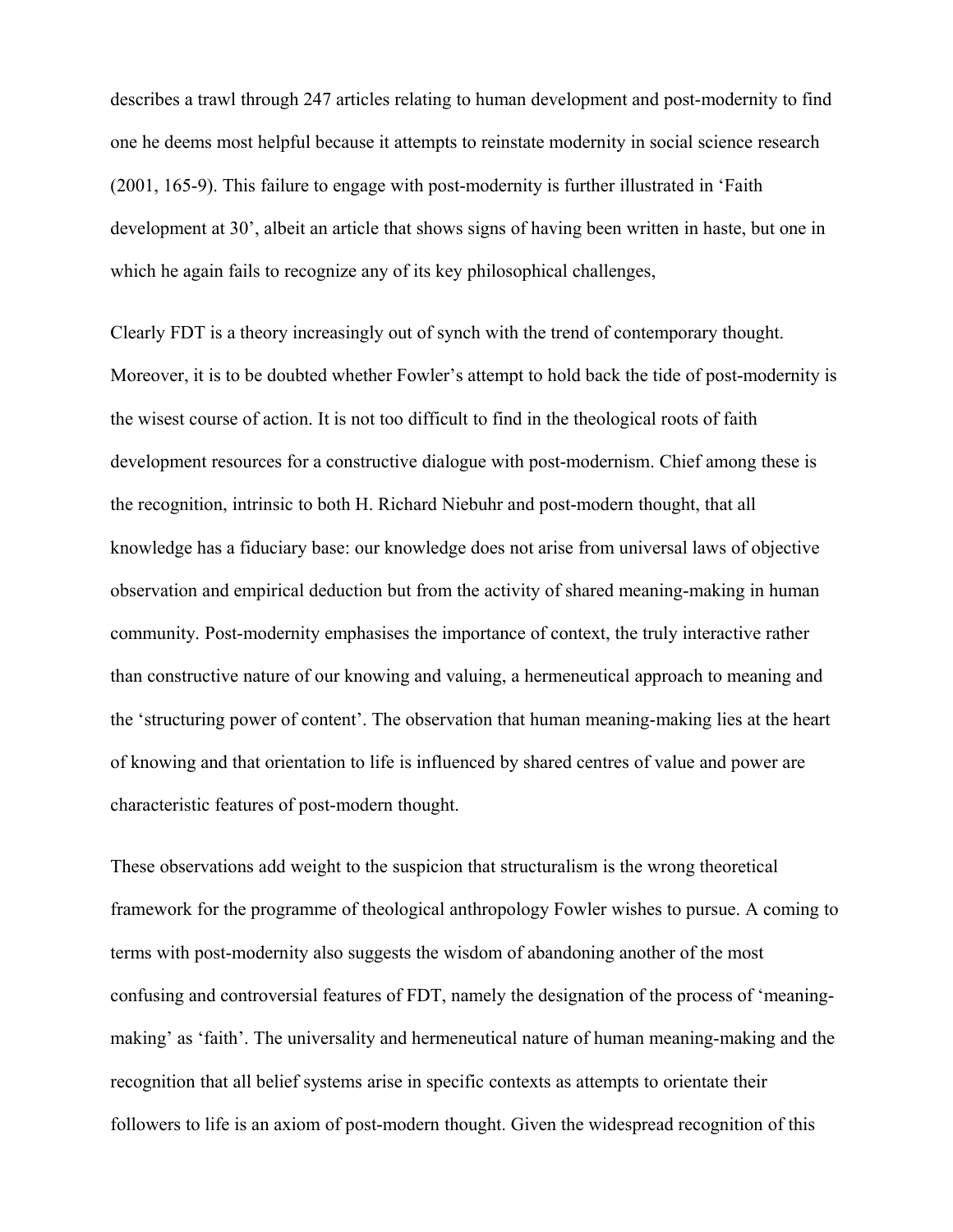fundamental tenet of FDT, it is no longer necessary to use the word 'faith' to draw attention to it. Far from requiring a rearguard action against the advent of post-modern thinking, the idea that human meaning-making is the matrix in which specifically religious faith arises is a characteristically post-modern perception. The word 'faith' can return to its normal sense as a designation for specific sets of values, beliefs and practices – Christian, Moslem or Hindu faith.

## **What is the alternative?**

FDT has the look of a paradigm nearing the end of its useful life: at odds with the tenor of contemporary movements of thought and displaying increased rigidity and defensiveness in the face of challenge. But paradigms typically do not die only because of internal inconsistency and a deficit of empirical confirmation. Rather, they make way for new paradigms which make better sense of commonly recognised observation. Despite what one observer calls the "dissonant orchestra" of critiques (Streib 2002, 6), drawing attention to the weaknesses of FDT as it currently stands is not enough. Some attempt must be made to sketch an alternative.

Before doing so, one point must be clearly made: there is a difference between observation and explanation. Although Fowler's theory has virtually colonised the field, he is not the only one to have observed regularities in the different ways in which people shape the meaning of their lives, nor is his the only explanation available. In the early years, Sam Keen, Gabriel Moran and John Westerhoff III all proposed alternatives (Astley 1991, 51-6). Westerhoff, for example, while acknowledging his debt to Fowler, has stuck with his own explanation for what he sees as different 'styles' and 'pathways' in faith, based on pastoral observation (Westerhoff 2000, 87-103). For some time, doubts have been expressed as to whether Fowler's framework is equally applicable to women as to men (Slee 1996, 88-91). More recently, Heinz Streib has begun to advocate what he calls a 'religious styles' perspective (2001, 143-58) and James Day a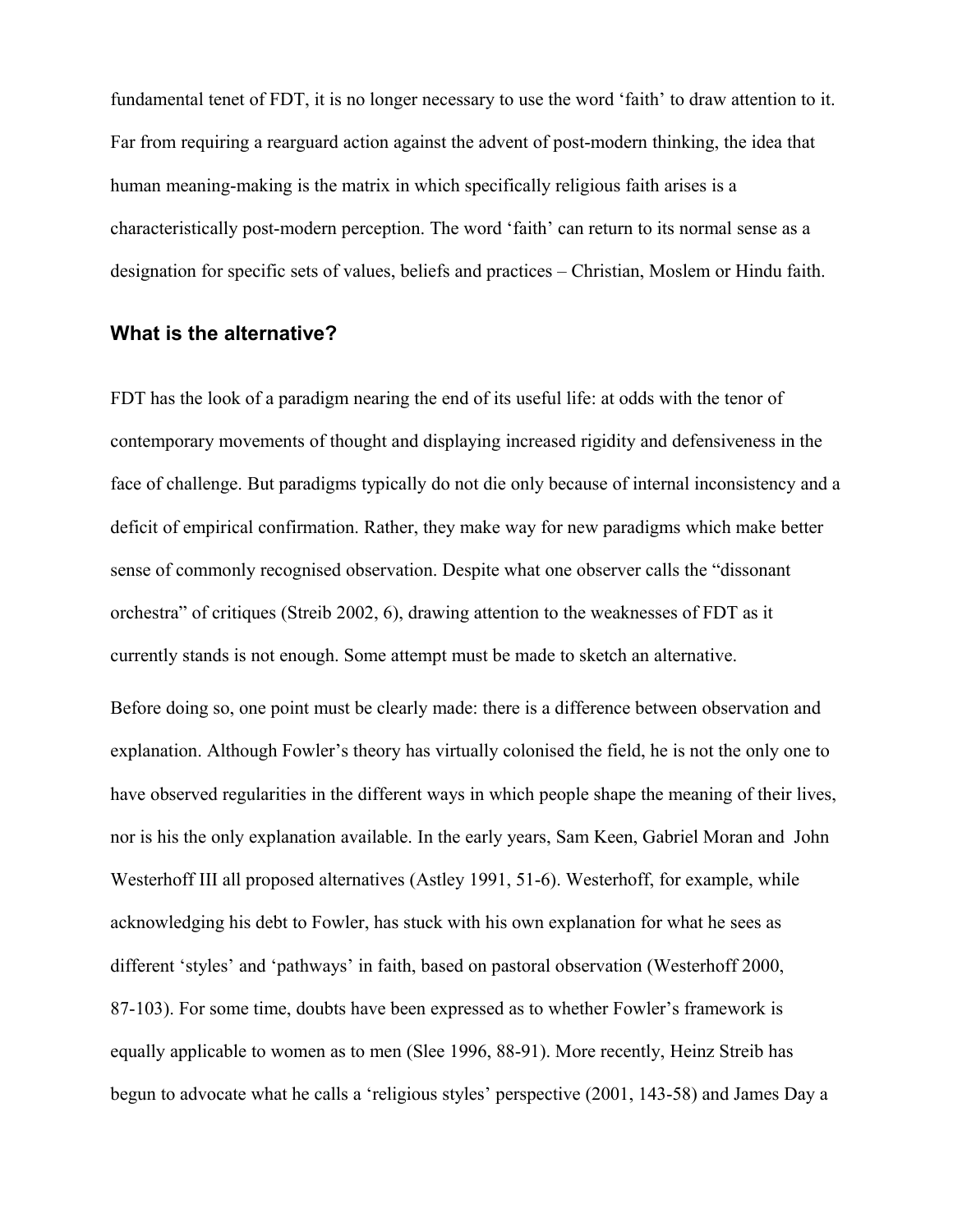perspective in which the language through which faith commitments are expressed is seen as a chosen response to the 'religious' or 'moral audience' rather than the expression of a universal deep structure of religious reasoning (2001, 176, 180-81). All these are examples of divergent *explanations* for a similar range of *observations.* The abandonment of Fowler's explanation for what he calls 'faith development' does not entail abandoning the observation that people construct the meaning of their lives and faith in different ways, that these constructions may change in significant ways during the course of their lives, nor that they display regularities which may profitably be compared. It does not entail a denial that there is something there to be explained, only that Fowler's explanation is not the correct one.

My suggestion is that a better explanation than the one offered by Fowler and FDT might be found in the field of reference group theory (see Shibutani 1962, 128-147). A possible advantage of my proposal is that it would be congruent with several of the existing insights of FDT. Indeed, I would argue, it would be more faithful to the original roots of Fowler's theory than the essentially alien import of structuralism. Reference group theory is an element of social interactionism. Its origin lies in the work of George Herbert Mead, which also plays an important part in the theology of H. Richard Niebuhr. His work is in fact the origin of Fowler's 'triadic dynamic' of human meaning-making, the triad consisting of self, others and the shared perspective or commitment of a given group, derived by Fowler from Niebuhr's unpublished 'Faith on Earth' (see Fowler 1974, especially chapter 5).

Reference groups may be large or small, temporary or permanent and are created and maintained by channels of communication. They may consist of colleagues at work, members of a choir or football team, readers of a newspaper or members of an internet forum or chatroom. Families, nations and political parties are reference groups and even non-existent groups like 'posterity' may qualify. Their characteristics are triadic: the self, the others who make up the group, and the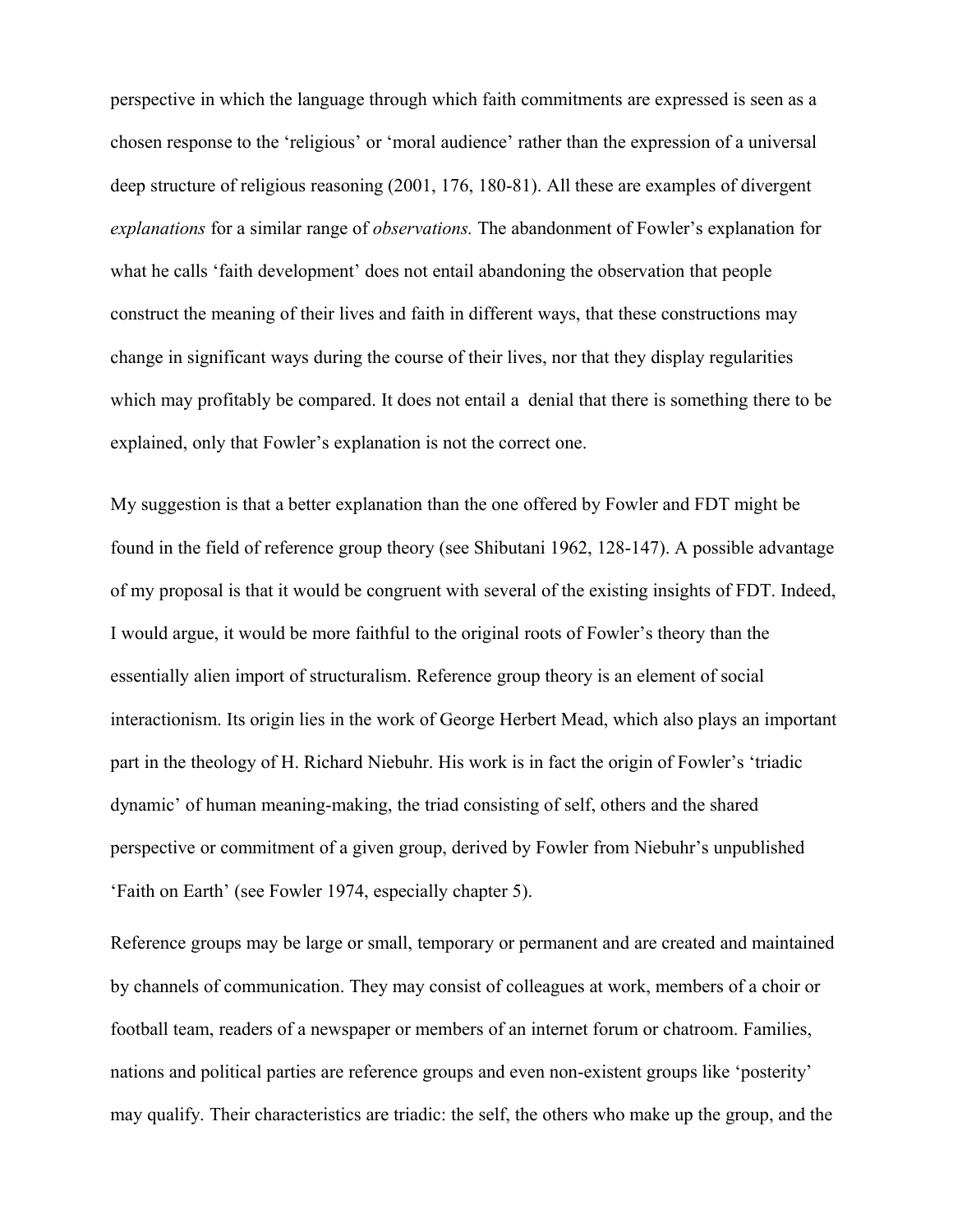particular perspective they share in common. Thus a family is held together by ties of love and loyalty but also by shared values and a shared understanding of the world. Members of nations share a common history and inheritance, common values and, ideally at least, the degree of consensus that makes political and social life possible. Schools share an ethos; companies have mission statements, rules and shared expectations; newspapers communicate views and attitudes along with the news; churches, mosques and temples teach certain beliefs and promote certain values. A pluralistic society consists of a network of overlapping reference groups – family ties, working colleagues, leisure activities, religious commitments – which typically compete with one another for the loyalty of their members. Decisions to work late, to take time off to care for a sick relative, to spend time at the pub rather than at home are made on the basis of the attractiveness of the group ethos, sentiments towards the members of the group, the importance in one's own value system of the group life or shared perspective, and all are affected by the level of selfesteem brought to those decisions. How valuable are those shared values, how powerful those centres of power, will vary according to circumstances and the ability to make independent choices.

Two inter-related sets of factors may be said to lie behind the observable regularities in the way people express meaning in their lives. One is a predisposition either to loyalty to the people who make up a particular reference group or to the group's shared perspective: is it personal relationships with fellow-members that keep me belonging to this group or commitment to its values and perspectives? The second is the progress of identity formation and maintenance: do I base my identity more on the affirmation of others, and in particular the groups to which I belong, or rely more on internally held beliefs and values? Space rules out a detailed exploration but some reflection on the characteristics Fowler claims to have observed in his stage progression, at least in adulthood, is possible.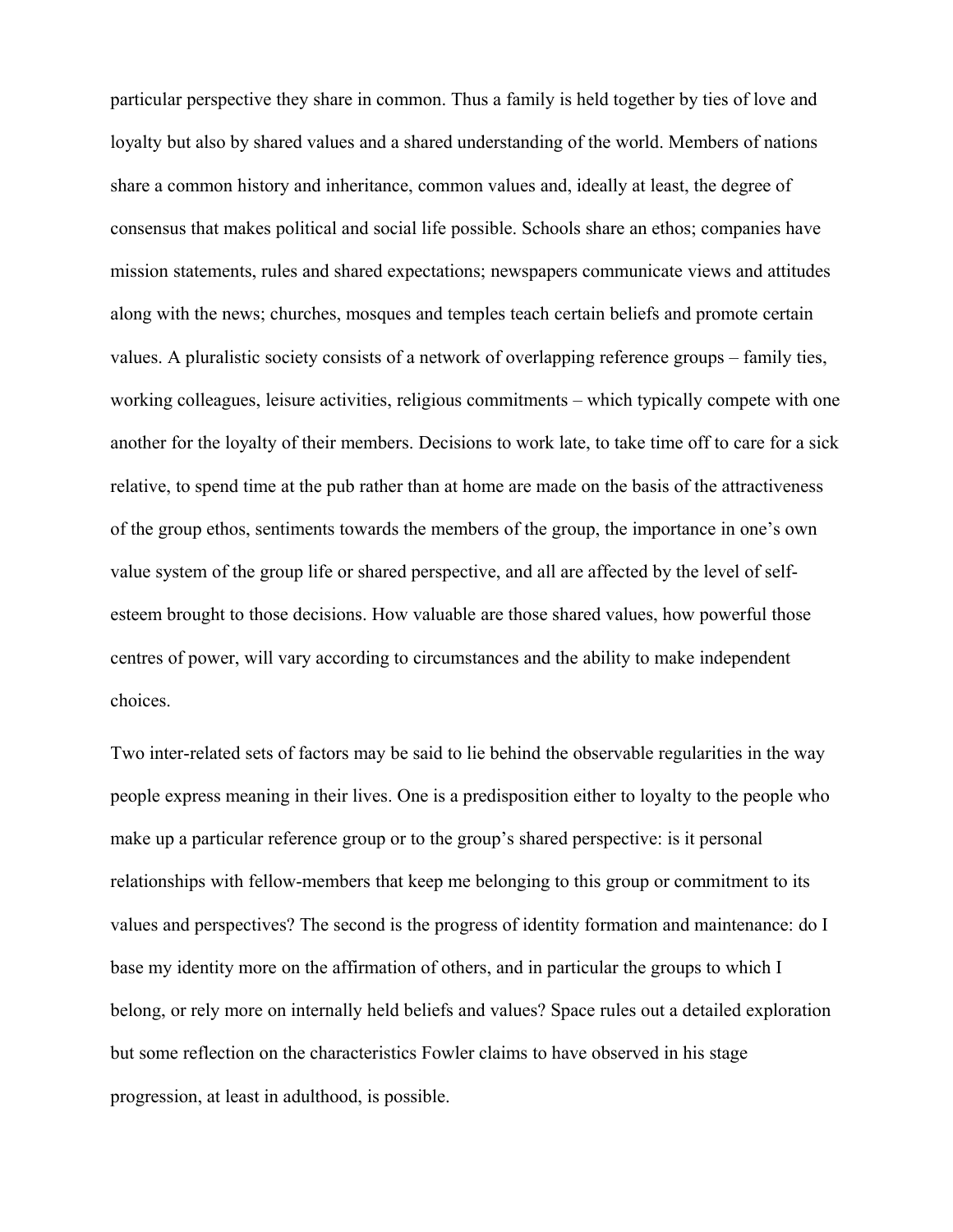For Fowler, the transition from Stage 3 'conforming' or 'synthetic-conventional' faith to Stage 4 'choosing' or individuative-reflective faith represents a step in a directional and hierarchical sequence, from a less to a more well-developed underlying meaning structure. From the point of view of reference group theory, this distinction may reflect individual predisposition or preference to base one's loyalty on relationships with members of a particular group or agreement with its shared perspective. Moreover, this predisposition may vary with different groups, thus accounting for the large number of supposedly 'transitional' scores recorded. From the point of view of identity formation, it may represent a tendency to rely on external authority – the authority of the group or its significant members – rather than the internal authority of one's own decision, and again this may vary according to the group in question. In some cases, these commitments or *loci* of authority may be difficult to disentangle. Am I loyal to this political party – or this faith – because it was the party or faith of my parents, because I am impressed with its leaders, because I believe its doctrines for myself, or a combination of all three? A transition from one to the other may represent significant progress in identity formation, or it may not, depending on circumstances. But orientation to people or to perspective may be seen to be a significant factor in the supposed Stage 3 – Stage 4 distinction.

And what of the transition to Stage 5 'conjunctive' faith with its ability to hold in tension often incompatible perspectives? Typically the characteristics of people with this ability tend to be seen more often in people in later life. Are these the people who have learned that the positions in which they believe are often held also by people of whom they disapprove? Or that those with a claim on their loyalty may disagree with them over fundamentals? Are these the people with the ego-strength to reconcile the predisposition to personal loyalties and ideological belief? Security of identity in the face of the conflicting demands of pluralist society may come to mean relative independence of the opinions of others or of the strongly held but possibly brittle beliefs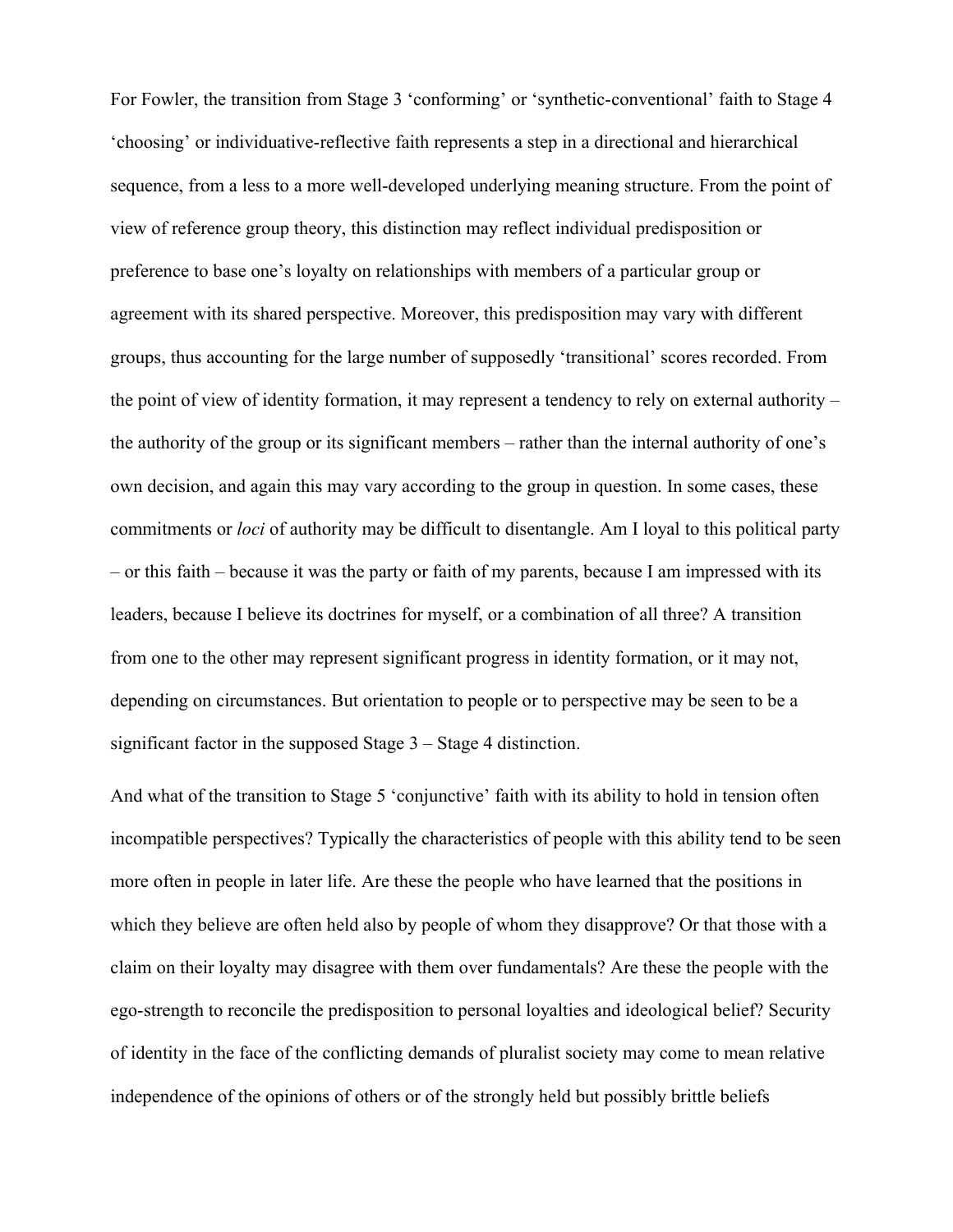previously required for ego support. Are these then the people with the ability to maintain a relatively stable personal centre without requiring either external authority or ideological agreement for that sense of sameness and continuity which is the basis of secure identity? A step back from Fowler's stage descriptions, driven as they are by structuralist theory and his own liberal theology, may be required in order to take an alternative view of the differences between forms of faith to which he draws attention. A return to the early roots of FDT in the theology of H. Richard Niebuhr and the psycho-social theory of Erik Erikson may mean sacrificing the theory-driven precision of those descriptions, but may yield greater likelihood of a fit to life.

### **Radical monotheism**

If FDT is to come to terms with post-modernity, it will also be necessary to reinterpret Stage 6. One of the paradoxes of the research programme is that, whilst Stage 6 serves as the normative end-point of the stage sequence and provokes the greatest interest from observers, empirical confirmation of a final stage such as Fowler describes remains elusive. In my opinion, the conclusion is inescapable that the reason why it is possible to score so few people at Stage 6 is that it does not exist, and that the perception of stage 6 characteristics in some interview subjects is a projection of the researchers rather than an accurate description of characteristics of the small number of people concerned. To step outside the ambiguities of our pluralistic culture is impossible: we all create our frameworks of meaning within this tension and this, for our contemporary era, is part of what it means to live by faith rather than by sight. In any case, the *Manual for Faith Development Research* concedes that Stage 6 is "not, strictly speaking, empirically derived" (Mosely, Jarvis and Fowler 1986, 56). In other writing Fowler describes the definition of Stage 6 as "a kind of abstract poetry" (Fowler and Keen 1978, 90). His description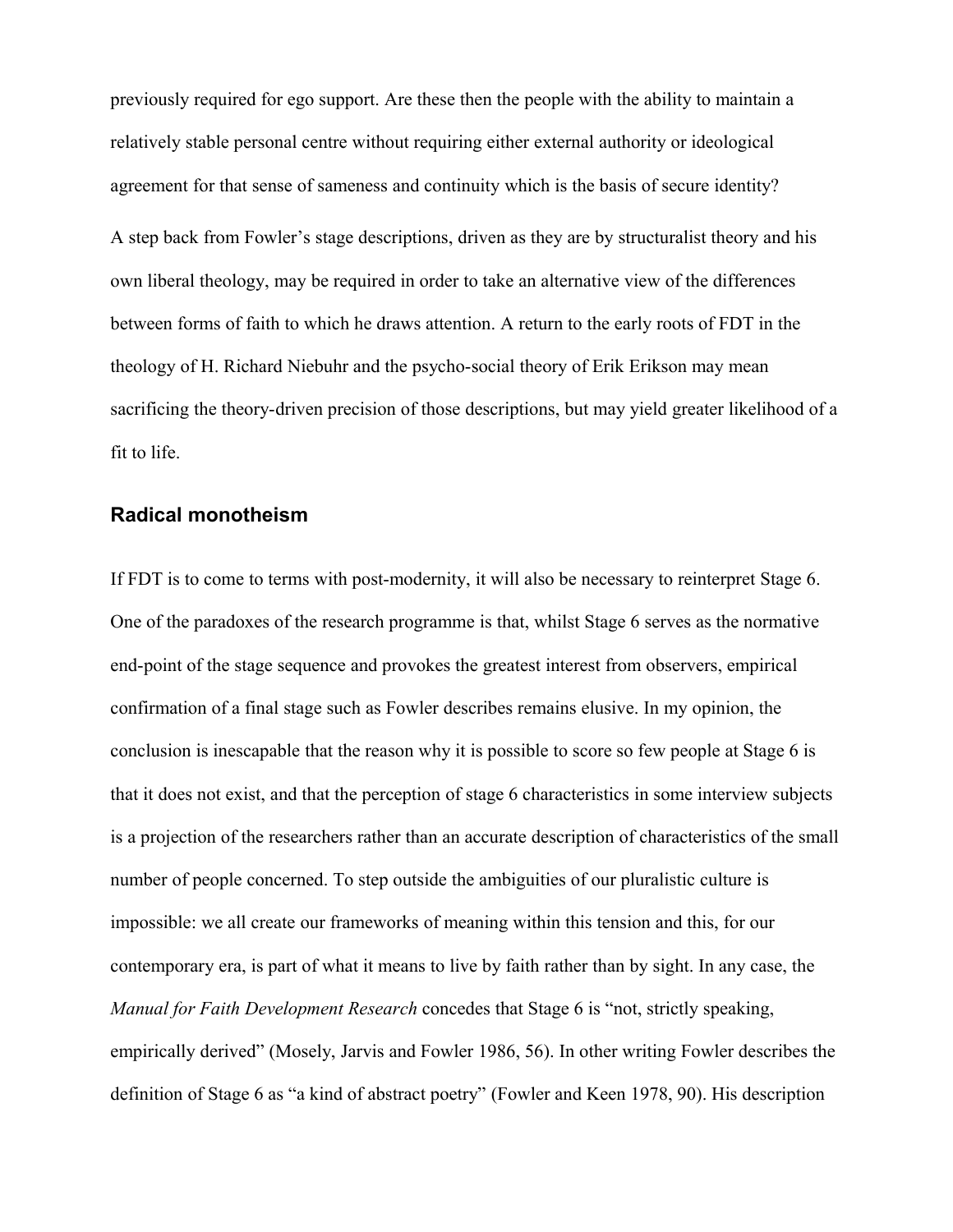of Stage 6 is in fact read off from H. Richard Niebuhr's theology, in particular his idea that in a pluralistic culture of competing loyalties, 'radical monotheism' would mean a commitment to Being itself (Fowler 1974a; Niebuhr 1960).

The importance of this for FDT is twofold. First, radical monotheism is applicable in principle to any religious faith and even to some non-religious belief systems. Secondly, it introduces a distinction between mere belief and what Fowler calls 'good faith'. "The issue," he writes,

is finally not whether we and our companions on this globe become Muslims, Jews, Buddhists, Taoists, Confucianists or Christians, important as that issue is. The real question is, will there be *faith* on earth and will it be *good* faith – faith sufficiently inclusive so as to counter and transcend the destructive henotheistic idolatries of national, ethnic, racial and religious identifications and to bind us as a human community in covenantal trust and loyalty to each other and to the Ground of our Being (1981, 293).

The 'good faith' of Stage 6 is held up as a norm against which the adequacy of any particular expression of religious or other faith may be judged.

Now this is not Christian faith. Christian faith is centred on loyalty to Jesus Christ and to the character of God the Trinity as revealed in and through him. From a Christian point of view, what Fowler is doing is extremely problematic, but is a move that he shares with the proponents of what, in Britain, has come to be called the 'pluralist' approach to people of other faiths: namely, to propose a standard of faith external to Christianity against which to judge the adequacy of a given person's Christian's faith (see for example Race 1983). This tendency is a product of the modernist misconception that there can be an objectively guaranteed source of knowledge more reliable than the beliefs and values arising from religious commitment and against which they are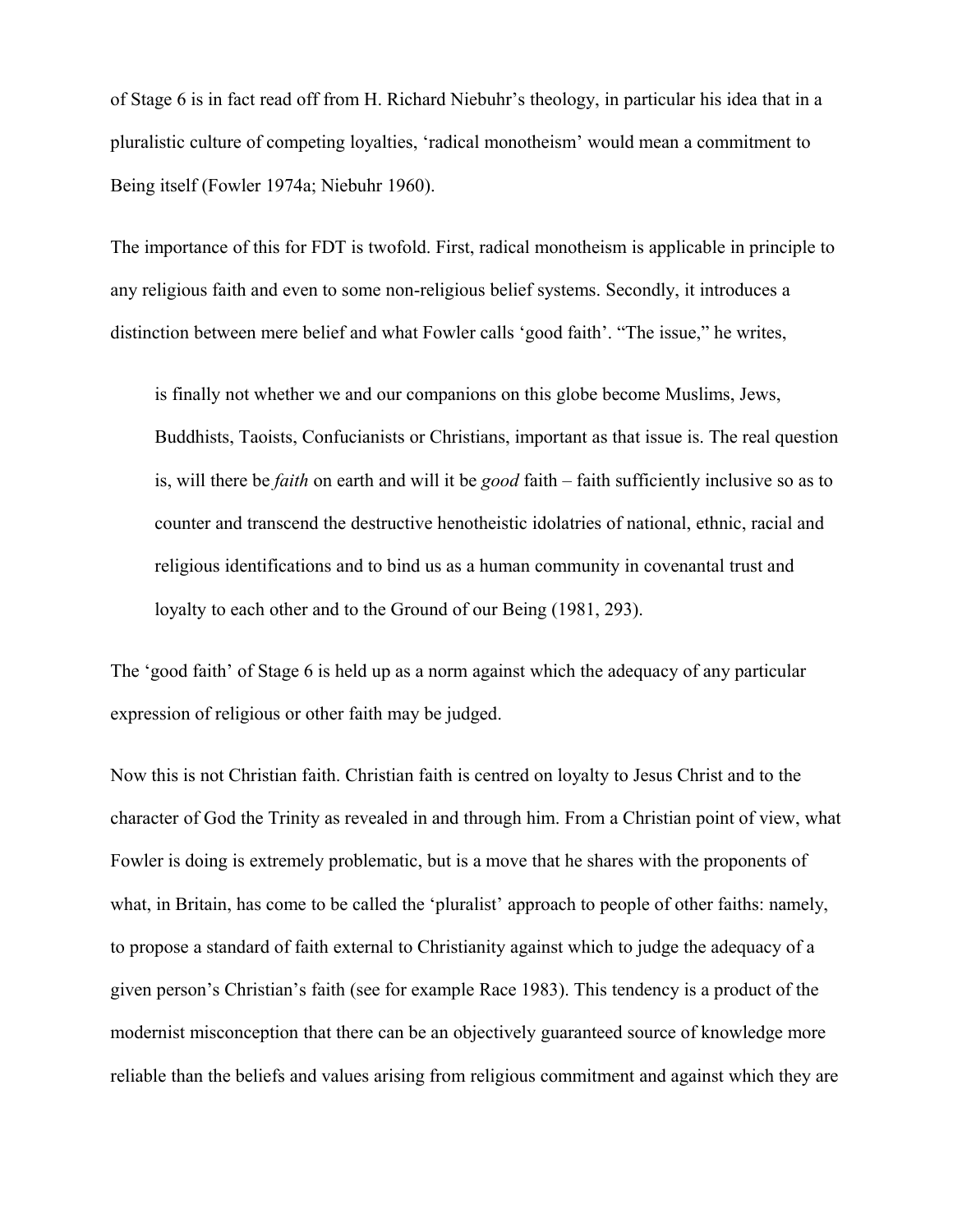capable of being judged. It is one of the positive gains of postmodernism to have shown this to be an error.

A Christian has to acknowledge the many possibilities of what Niebuhr and Fowler call a 'henotheistic' expression of Christianity: commitment to a gospel of prosperity, to the God of America, the God who makes me that bit better than my neighbour, or the God who guarantees me a place in heaven. However, it is possible, following the clue Niebuhr provides, to suggest an alternative to Fowler's picture of a 'better' faith, the kind of commitment he looks for in 'radical monotheism'. In order to do this, it is necessary to introduce some technicalities of epistemology, the philosophy of knowledge. From an interactionist perspective, our knowledge is a construction. We do not know the world directly: we construct an internal 'model' of the world through a process of interpretation. Because we are in touch with the external world through our perceptions, this model is always open to correction and modification, but it remains a constructed model rather than simply a copy of reality (Heywood 2004, 15-32). This model of the world includes our interpretation of the whole of our experience, our values and commitments as well as the facts we remember. It includes also our representation of God, as we have come to understand him or her.

Thus the religious believer has a choice. Is her commitment to the God of her church or community? Or is it to the God of her constructing, her own 'model' of God, assuming that this is different from that of the community? Or is her ultimate commitment not to the God of her own construction, who may be the God merely of her own party or faction, or a comfortable prop for her own preferences, but to the real God, whom she does not know completely, but of whom her own construction of God is, she hopes, a reflection and guide? To put it another way, Does the believer recognise that his own picture of God, while expressing his search for the truth, may yet be imperfect, limited to what he is able to grasp, and that while that picture may offer a guide to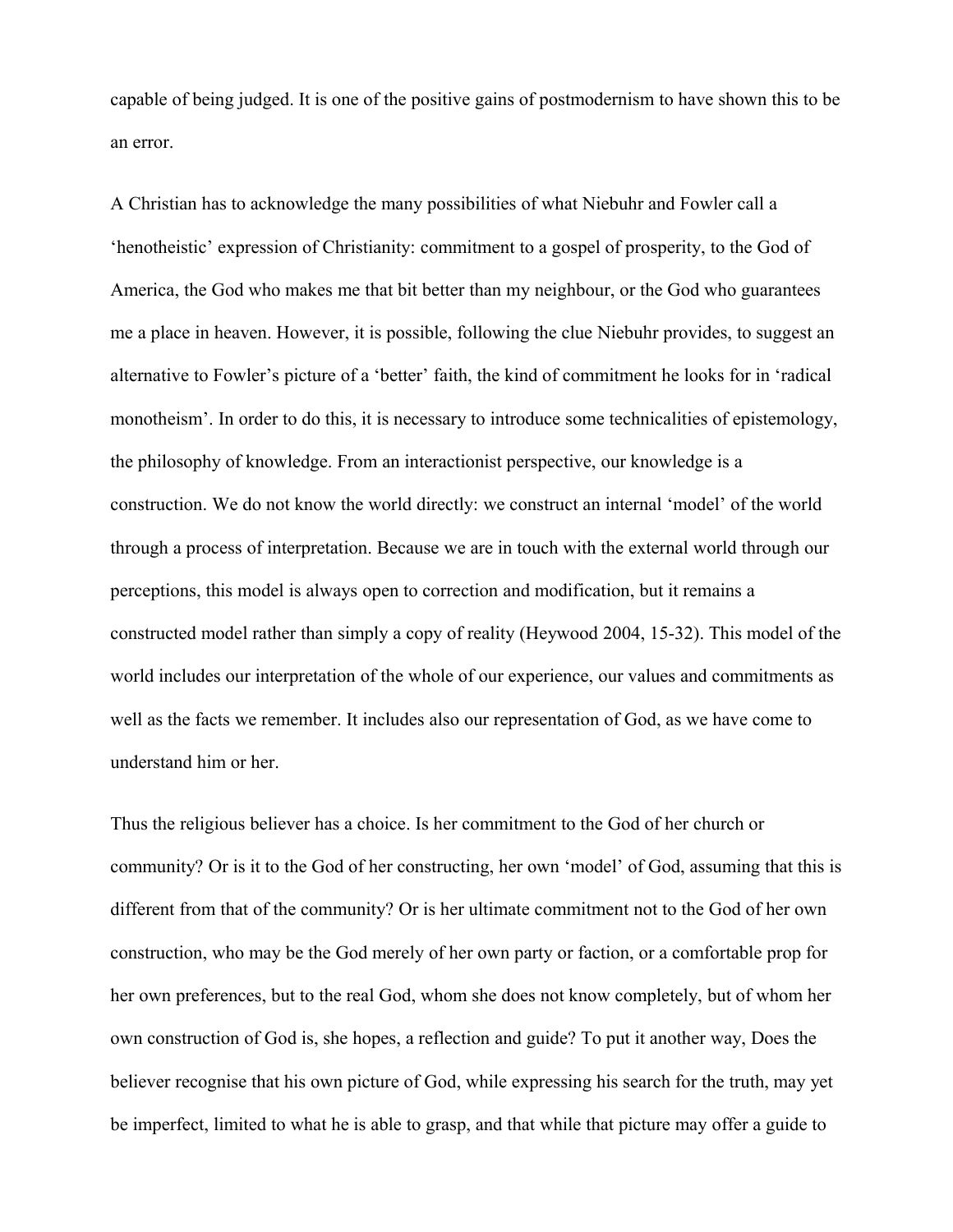the truth, the reality that is God transcends it? As a Christian, my picture has a name; I believe that I find the "light of the knowledge of the glory of God in the face of Jesus Christ", who is "the image of God" (2 Corinthians 4:4-6). But I must recognise nevertheless that my best understanding of Jesus is just that – my best understanding. I must be open to the "renewal of my mind" (Romans 12:2) and to the possibility of greater understanding. Thus my ultimate loyalty must not be to the picture of Jesus preached by my church or to my best understanding, but to the real crucified and risen Jesus who will only be completely known when seen "face to face" (1 Corinthians 13:12).

Thus 'good faith' is not the faith of Stage 6. It is a way of holding faith in which the believer recognises both the provisionality of all constructions of the divine and, at the same time, the necessity of living up to and being guided by her own construction and that of her community. This way of holding faith is likely to make the believer more open to people of other traditions, not because the issue of her particular commitment does not matter, but because she believes that through dialogue with others she may gain a better insight into the God she worships. It is a commitment to a continuing pilgrimage in faith rather than the conferring of absolute status on any particular human formulation.

### **Why does this matter?**

Why propose the dismantling of the structuralist paradigm of faith 'development' and its replacement by an alternative? I would suggest that there are several important reasons. The first and simplest is the search for truth. Since it is generally agreed that there *are* differences between people in the way they hold their faith, it is important that these be adequately and accurately understood. Concern for truth is amplified in the case of a theory as influential as FDT. Streib quotes a 1996 survey by Woodrow Walter of the most influential books amongst adult religious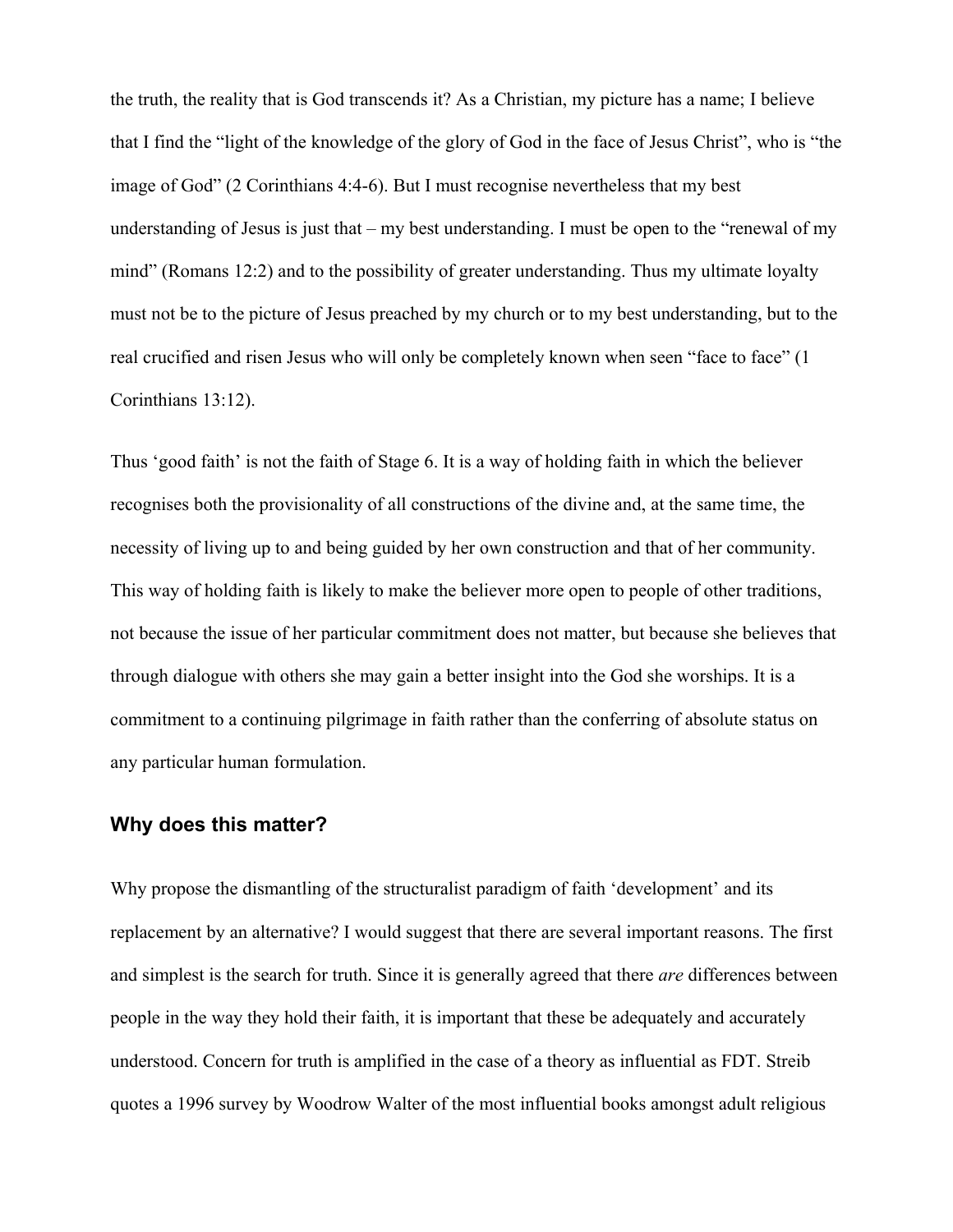educators in the US and finds *Stages of Faith, Faith Development and Fowler* and *Faith Development in the Adult Life Cycle* occupying three of the top four positions (2002, 3). In the UK, interest has been slower to arise but is nevertheless significant. In 1988 a Church of England report on the place of children in churches recommended a study of faith development (1988, 52-3), which eventually took shape under the title *How Faith Grows* in 1991. The findings of FDT have been used not only in the study of pastoral care (Jacobs 1988), but, interestingly, in studies of why people leave churches (Richter and Francis 1988; Jamieson 2002). It regularly forms a topic in introductions to pastoral theology for those in training for ministry and figures in student textbooks (for example Fraser, Nye and Savage 2002). In view of this growing influence, it becomes of first importance for pastoral counsellors, for example, to have a clear understanding of their clients, for ministers to understand the dynamics of spiritual growth. If the stage descriptions of FDT are inaccurate because over-influenced by structuralist theory the counsellor or minister may become a poor listener or a wayward guide.

Concern is raised in particular by the nature of faith development as a normative theory. According to Fowler, his stage descriptions offer "formally normative criteria for determining how adequate, responsible and free of idolatrous distortions our ways of appropriating and living from our particular traditions really are" (1981, 293). Such a claim would be astonishing, if not outrageous, did it not follow from the logic of the theory itself, the idea that stages follow in strict succession, each more adequate than the one before. If this claim is inaccurate, the pastoral counsellor who thinks she detects in a client's account of their situation the beginning of a transition to a more "adequate" form of faith could become not merely misguided but positively dangerous. In particular the idea that there exists a Stage 6 providing a standard to which all believers should aspire, if inaccurate, itself involves an idolatrous distortion of the meaning of faith.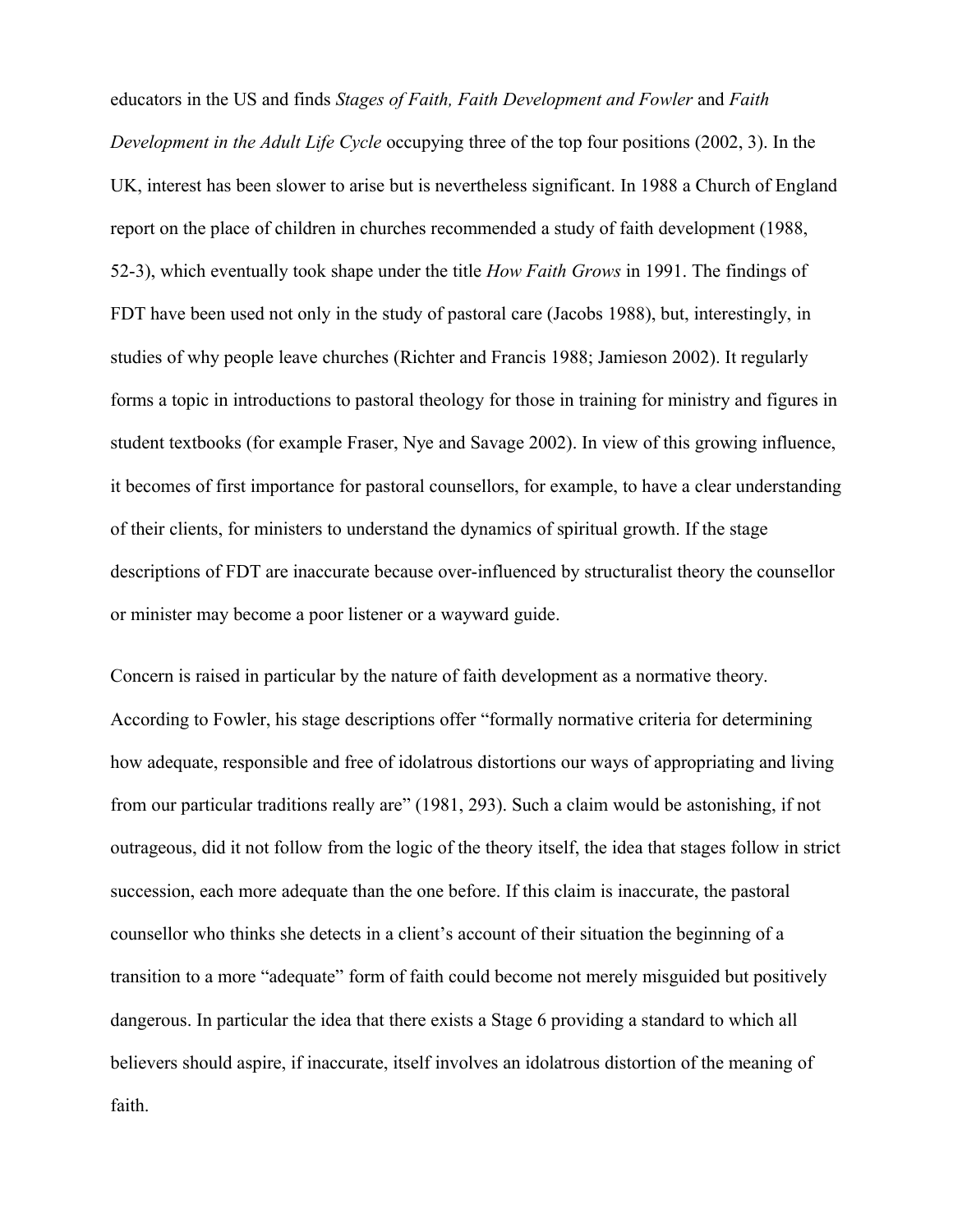Finally, as I have argued above, this matters because Fowler's theory is both implicitly and explicitly pluralistic. As with its normative character, its pluralism is the logical outcome of the theory. But it is worrying that Fowler bolsters his pluralistic argument by wrenching the words of Jesus out of their context, providing the illusion of a Christian justification (Luke 18:8 quoted in 1981, 292). As Nelson pointed out in 1982, Fowler's theory tries to do three things at once: to develop a theory of human faith that matures by stages; on the back of that theory to describe an ideal state of affairs against which to judge anything that claims human allegiance; and then to interpret the Christian religion in a way that fits both the stages and the ideal (Nelson 1982, 162-73). Since I do not subscribe to the stage theory or to Fowler's description of the ideal, I would want to argue also that his interpretation of the Christian religion is in error, and for a believer that must be the most important reason why this matters.

## **Conclusion**

A paradigm as described initially by Thomas Kuhn (Kuhn 1970; 1977) is a many-sided entity. It involves a research community sharing results with one another and maintaining communication through journals, conferences and other personal contacts. It involves a 'disciplinary matrix' including the theory at the centre of the paradigm; a received account of its history, derivation and significance; agreement on appropriate methods of research and standard examples or exemplars (also sometimes known as paradigms) that illustrate particularly well aspects of the theory and serve as benchmarks or guiding analogies in research. Each of these features may easily be illustrated for FDT: the Center for Research in Moral and Faith Development, the *Manual for Faith Development Research* with its instructions for the conduct of faith interviews, methods of coding and paradigmatic examples, the advocacy by Fowler himself and pupils such as Sharon Parks of the significance of FDT in a variety of areas of religious and social life. It is also a characteristic of scientific paradigms that, although committed in theory to the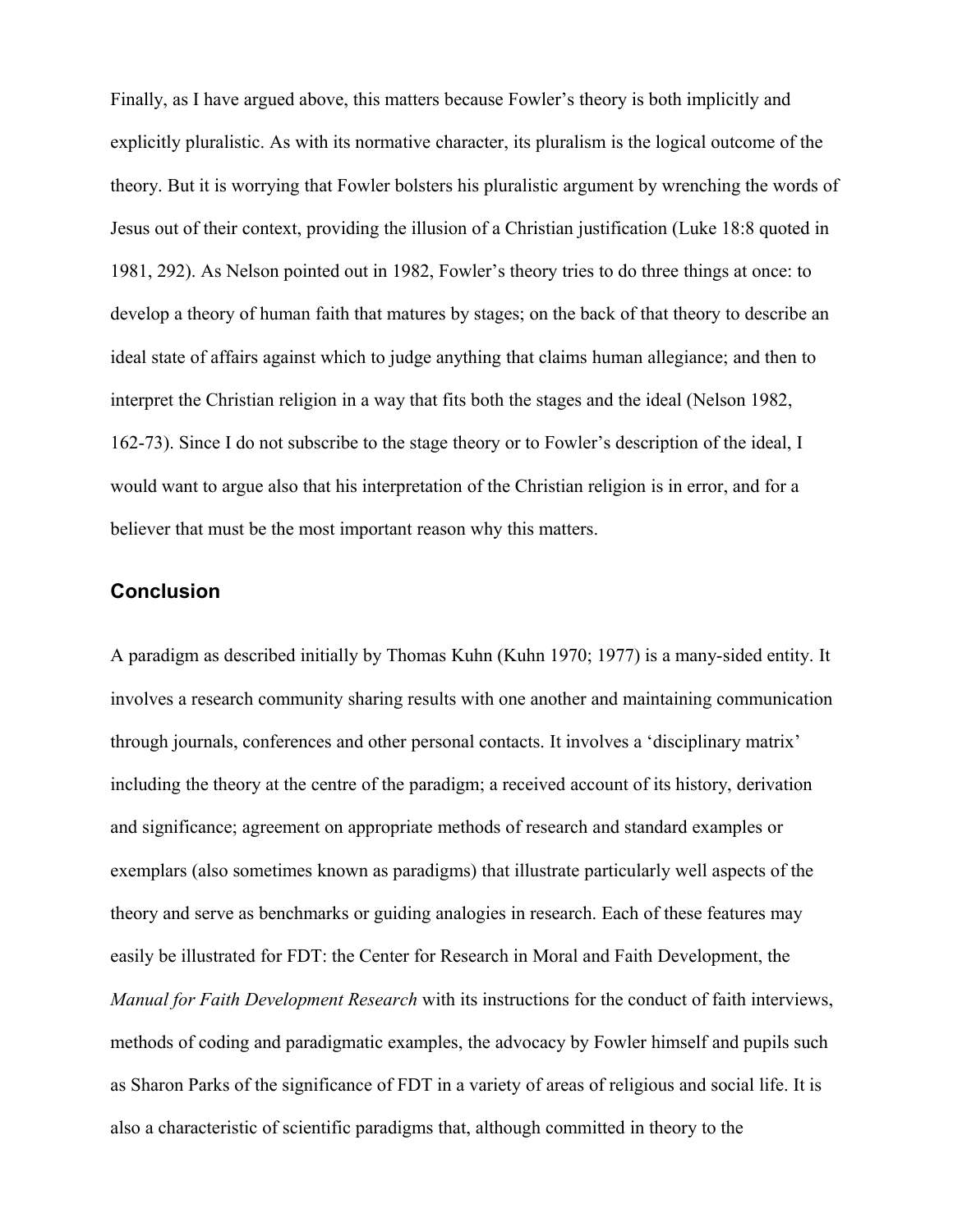disinterested pursuit of truth, this quest is liable to become contaminated by social and even political considerations such as the influence of group loyalties, personal academic prestige and the need to secure research funding.

According to Kuhn, there exists in the scientific community a shared set of values against which the adequacy of any given paradigm is to be judged (1977, 320-39). These include accuracy, consistency, scope, simplicity and fruitfulness. They may also include values related to external considerations, such as social utility. Individual scientists and whole research communities may differ as to the weight to be given to one or more of these values. In the case of FDT, it is fairly easy to see that scope is given considerable value: faith development can be applied to individual spiritual growth, pastoral care, public life, and even the intellectual history of Western civilisation. Fowler's response in 1992 to questions about the appropriateness of structuralism as a key element of the paradigm clearly values accuracy over consistency. The framework structuralism provides is valued because it, "has both made possible an operationalization of the concept of faith for empirical research, and has provided the means for discerning and describing in formal terms the operations of faith knowing and valuing" (Astley and Francis 1992, x). So, although all paradigms go through a process of development and eventual replacement, differences in the weight given to these shared 'values' mean that decisions as to when a given paradigm may be ripe for replacement are not easy to make, and agreement over such decisions is generally even harder to secure.

I have suggested that FDT is an example of a paradigm reaching the end of its life. Fowler's increasingly lengthy descriptions of the genesis of the theory in recent publications may even indicate a crisis of confidence (Fowler 1991, 2001, 2004). Its most serious negative feature is inconsistency: the impossibility of reconciling the psycho-social approach of Erikson, which played such an important part in the early stages of the theory, with the structuralism of Kohlberg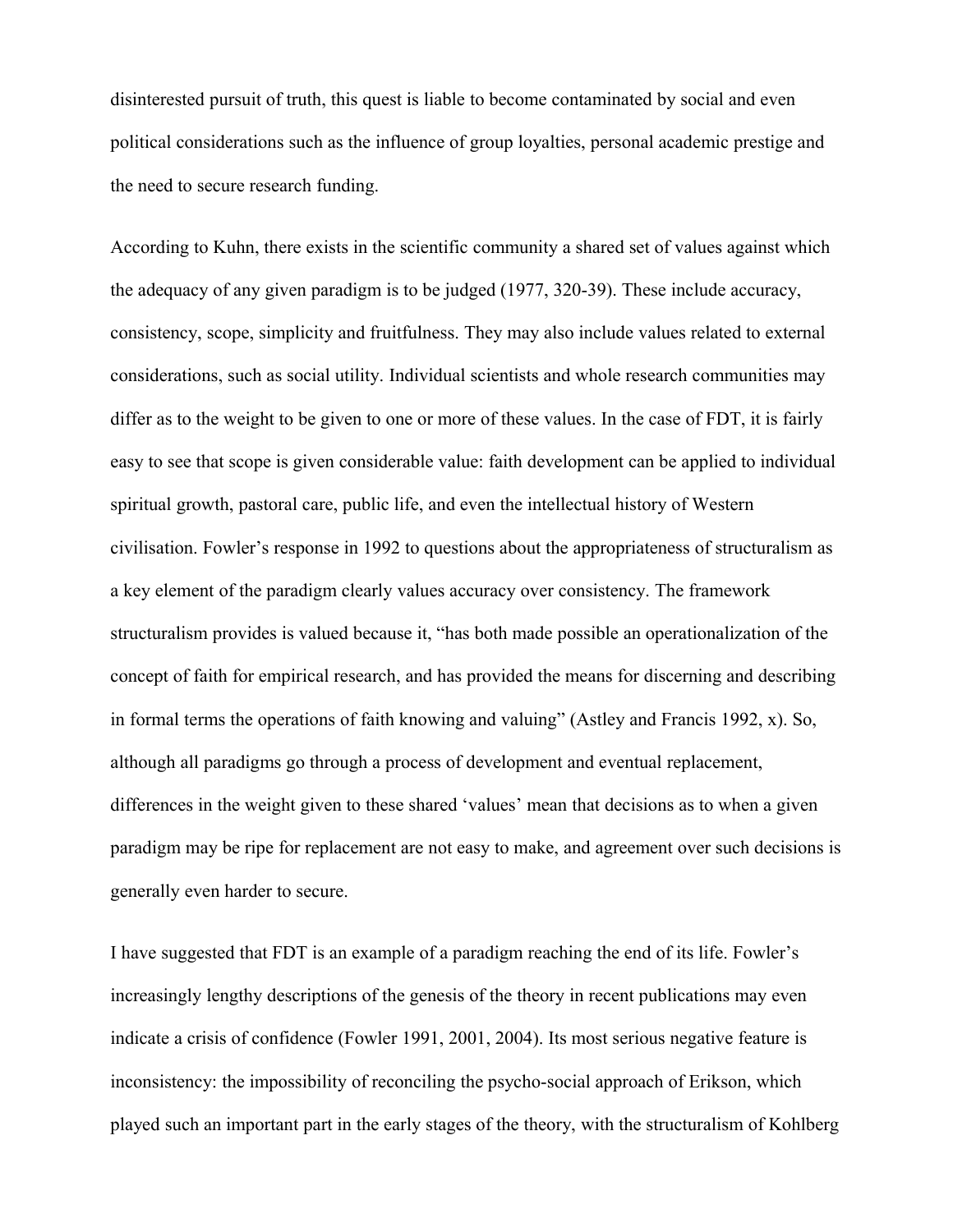and Piaget. It is also worth noting the signs of over-complication and consequent loss of simplicity in the need to postulate an additional concept of faith types to supplement the original stages (Fowler 2001, 170-71). This in itself is a response to the perception of a certain loss of accuracy, the increasing difficulties in discerning an ordered pattern of stage progression of which Fowler complains (2001, 169). Finally, there is the loss of that most highly weighted of values, scope, in the failure so far to come to terms with the challenges of post-modern thinking.

A paradigm comes under increasing pressure when there are viable competitors in the field. One of the reasons for the continuing high profile of FDT may well be the lack of suitable alternatives. In this article I have made a tentative suggestion as to where such an alternative might be found. The contributions of Streib and Day are also relevant, although it remains in doubt whether either one has provided a coherent explanation for the observed development of people's ways of holding their most fundamental beliefs and values. The invitation to respond to Fowler's anniversary article in *Religious Education* 2004 together with the volume of his output marks Streib as a principal conversation partner. However, his interest in adding 'styles' to 'stages' threatens to stretch the simplicity of FDT to breaking point, while his suggestion that conjunctive faith is available to children and adolescents leaves its theoretical grounding and empirical claims in ruins.

There remains the most striking element of FDT: fruitfulness. The excitement of so many when encountering the theory for the first time strongly suggests that Fowler is 'on to something' when he describes the way in which people create meaning and the ways in which this meaning-making changes during the course of their lives. The satisfaction of so many interviewees who remark how seldom one has the chance to "talk about things like this" testifies to the importance of that dimension of experience he seeks to uncover. The fact that faith development offers insights for pastoral care and throws light on the reasons people leave churches, to name just two areas,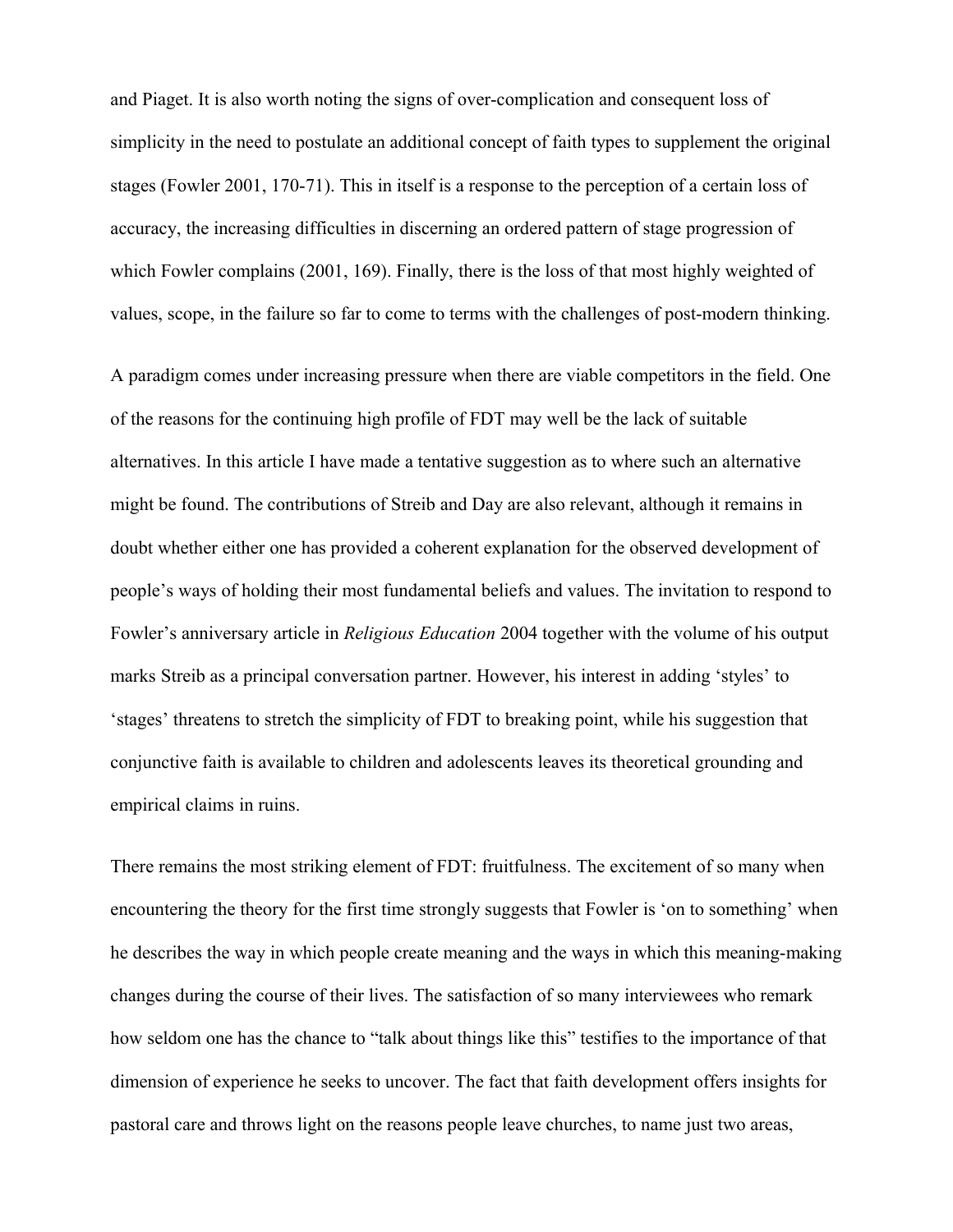further suggests the value of its central insights. However, it is vital to bear in mind the distinction between observation and explanation. Faith development as a theory grows out of the observation that people construct meaning for their lives in interaction with the society and culture around them and significant others, and that religious faith is not something alien to this activity of meaning-making but arises from it and provides an expression of it. It draws attention to what is becoming a commonplace of post-modern thinking: that our ways of knowing and constructing the world are based on values and commitments. It thus, as part of a general movement of thought, helps to reinstate the importance of the personal and the interpersonal, loyalty and commitment. The faith interviews provide the opportunity for people to reflect freely on these areas of experience and grant them value and significance.

The fruitfulness of FDT is thus tied to its central observation and research method rather than the particular explanation it offers. On the contrary, I suggest that its basic explanatory tenet, the idea of sequential, hierarchical stages of development, is an erroneous description of the rich complexity of personal knowing. The attempt to fit this complex pattern into six or seven stage descriptions may in fact do violence to the manifold variety of the paths by which people arrive at the meaning of their lives. I submit that these circumstances taken together imply an overwhelming case for paradigm change.

#### **References**

Astley, Jeff. 1991. *How Faith Grows.* London: Church House Publishing.

Astley, Jeff and Leslie J. Francis. 1992. *Christian Perspectives on Faith Development.* Leominster: Gracewing.

Boden, Margaret A. 1979. *Piaget.* Glasgow: Collins.

Brainerd, Charles. 1978. *Piaget's Theory of Intelligence.* Englewood Cliffs, NJ: Prentice Hall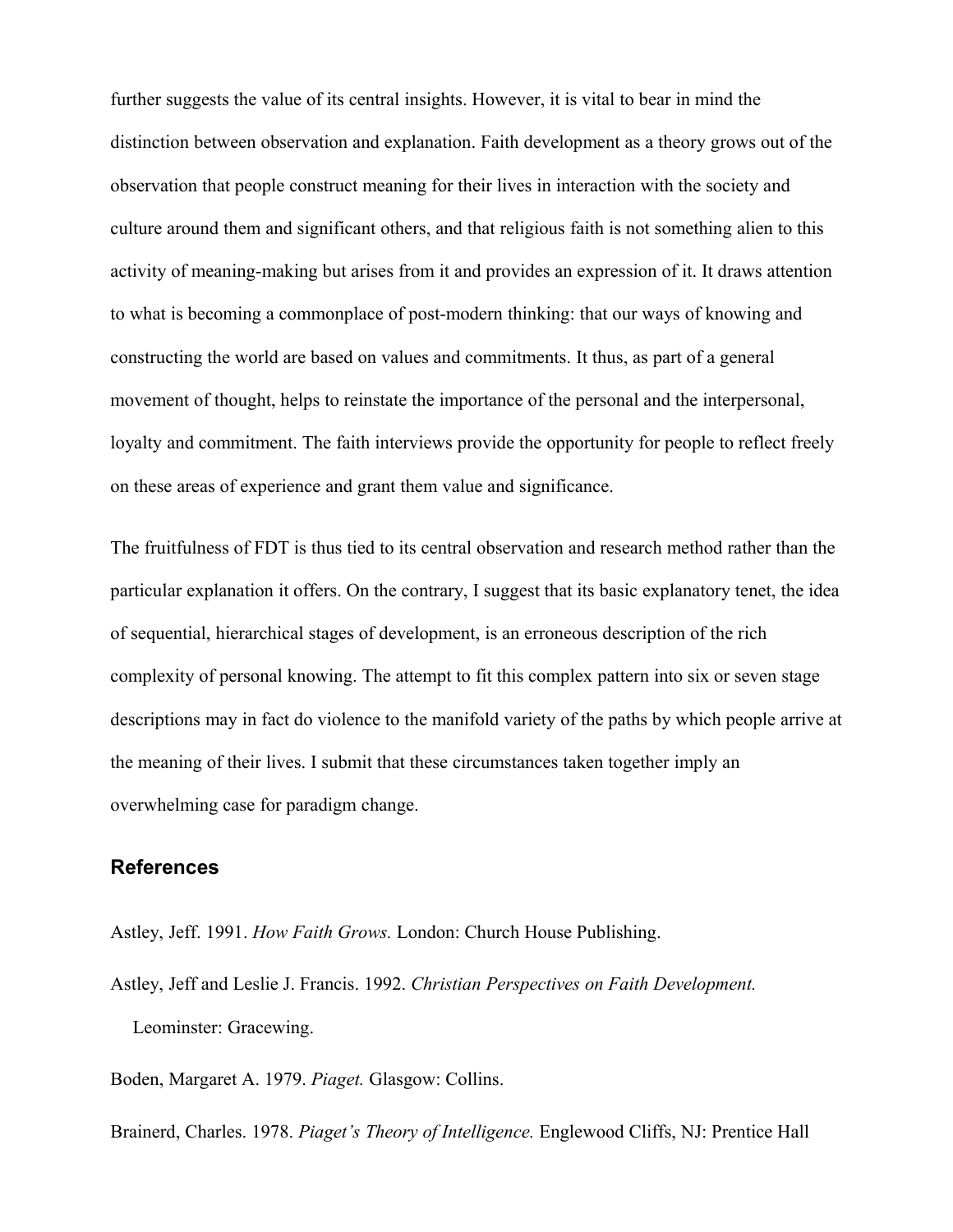Church of England. 1988. *Children in the Way.* London: Church House Publishing.

- Day, James M. 2001. From structuralism to eternity? Re-imagining the psychology of religious development after the cognitive developmental paradigm. *International Journal for the Psychology of Religion* 11.3. 173-83.
- Day, James M. 2002. Religious development as discursive construction. In *social Constructionism and Theology,* ed. C.A.M. Hermans et. al. 63-89. Leiden: Brill.

Donaldson, Margaret 1978. *Children's Minds.* Glasgow: Collins.

- Dykstra, Craig and Sharon Parks. 1986. *Faith Development and Fowler.* Birmingham, Al: Religious Education Press.
- Fowler, James W. 1974a. *To See the Kingdom: The Theological Vision of H. Richard Niebuhr.* Nashville: Abingdon.
- \_\_\_1974b. Religious institutions I: Toward a developmental perspective on faith. *Religious Education* 69. 207-19.
- \_\_\_1974c. Faith, liberation and human development. *The Foundation* 79.1-32.
- \_\_\_1976a. Stages in faith: the structural-developmental approach. In *Values and Moral Development,* ed. T. Hennessy, 173-211. NY: Paulist Press.
- \_\_\_1976b. Faith development and the aims of religious socialisation. In *Emerging Issues in Religious Education,* ed. G.Durka and J. Smith, 187-211. NY: Paulist Press.
- \_\_\_1979. Future Christians and church education. In *Hope for the Church: Moltmann in Dialogue with Practical Theology,* ed. T.Runyon, 93-111. Nashville: Abingdon.
- \_\_\_1980. Stage 6 and the Kingdom of God. *Religious Education* 75. 231-48.
- \_\_\_1981. *Stages of Faith.* San Francisco: Harper and Row.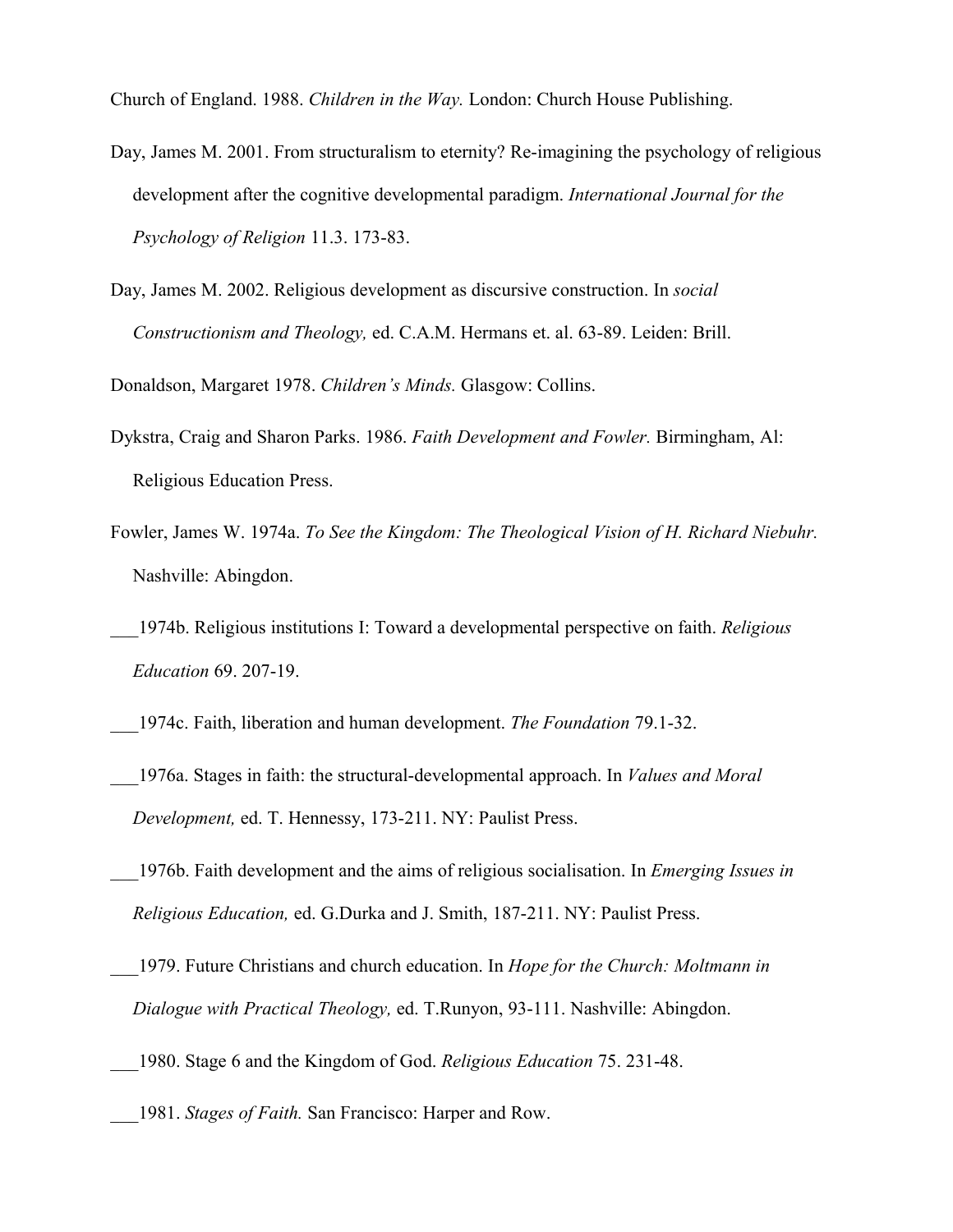- \_\_\_1982. Stages of faith and adults' life cycles. In *Faith Development in the Adult Life Cycle,* ed. K. Stokes, 179-207. New York: Saddleir Press.
- \_\_\_1984. *Becoming Adult, Becoming Christian.* San Francisco: Harper and Row.

\_\_\_1987. *Faith Development and Pastoral Care.* Philadelphia: Fortress Press.

- \_\_\_1991. 'The vocation of faith development theory'. In *Stages of Faith and Religious Development: Implications for Church, Education and Society,* ed. James W. Fowler, Karl Ernst Nipkow and Friedrich Schweitzer. 19-36. London: SCM.
- \_\_\_1996. *Faithful Change: The Personal and Public Challenges of Postmodern Life.* Nashville: Abingdon.
- \_\_\_2001. Faith development and the postmodern challenges. *International Journal for the Psychology of Religion* 11.3. 159-172.
- \_\_\_2004. 'Faith development at 30: naming the challenges of faith in a new millennium', *Religious Education 99,* 405-421.
- Fowler, James W. and Sam Keen. 1978. *Life Maps: Conversations on the Journey of Faith,* ed. Jerome Berryman. Waco, Tx: Word Books.
- Fowler, James W, Karl Ernst Nipkow and Friedrich Schweitzer. 1991. *Stages of Faith and Religious Development: Implications for Church, Education and Society.* London: SCM.

Hennessy, Thomas C. 1976. *Values and Moral Development.* NY, Paulist Press.

Heywood, David. 1986. Piaget and faith development: a true marriage of minds? *British Journal of Religious Education* 8.2. 72-8; reprinted in *Christian Perspectives on Faith Development,* ed. Jeff Astley and Leslie Francis. 153-62.

Heywood, David. 2004. *Divine Revelation and Human Learning.* Aldershot: Ashgate.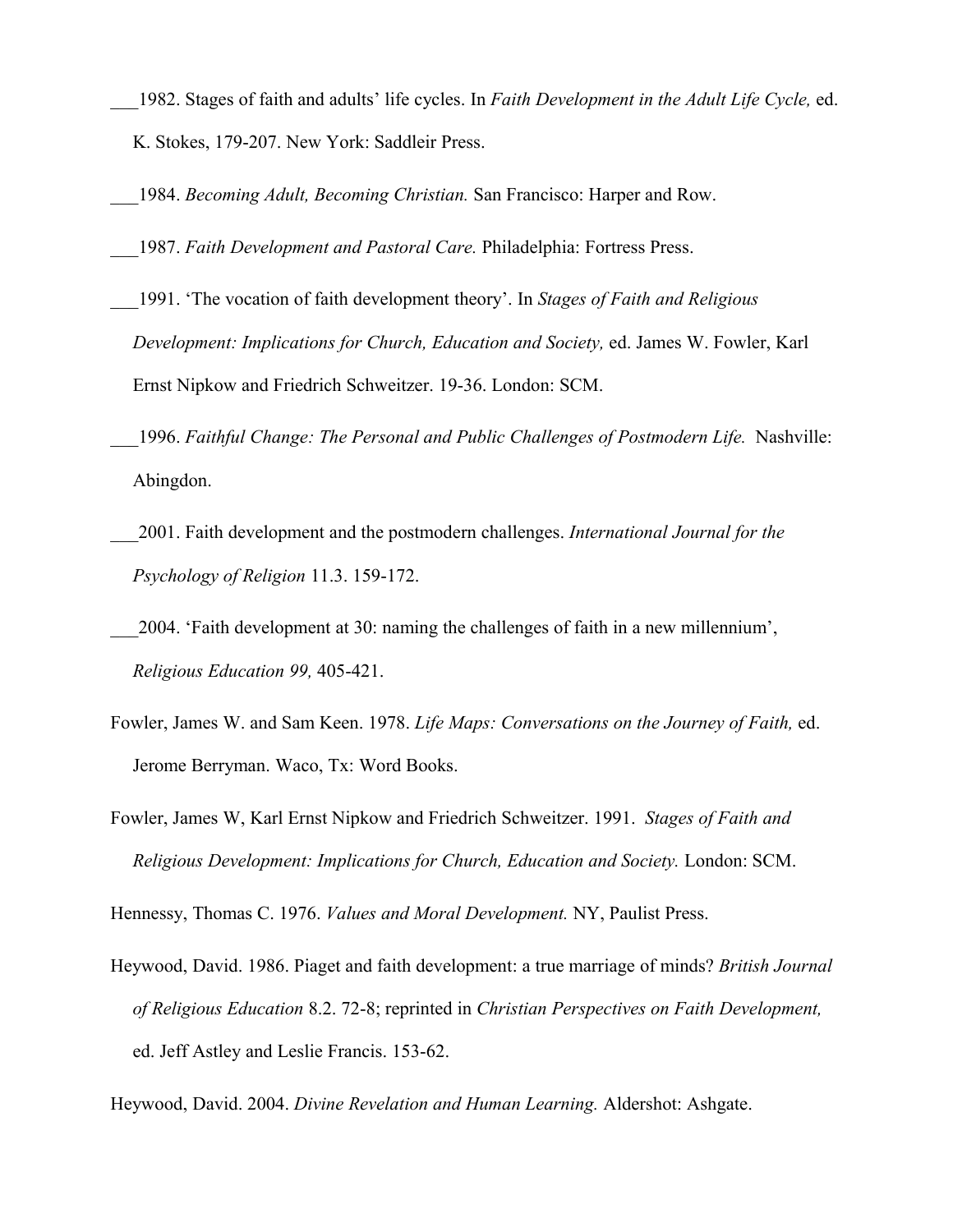Jacobs, Michael. 1988. *Towards the Fullness of Christ.* London: Darton, Longman and Todd. Jameison, Alan. 2002. *A Churchless Faith.* London: SPCK

Kuhn, Thomas S. 1970. *The Structure of Scientific Revolutions.* Second edition, Chicago: University of Chicago Press.

Kuhn, Thomas S. 1977. *The Essential Tension.* Chicago: University of Chicago Press.

- Long, Huey B, Kay McCrary and Spencer Ackerman. 1979. Adult cognition: Piagetian-based research findings. *Adult Education* 30. 3-18.
- McBride, A. 1976. Reaction to Fowler: fears about procedure. In *Values and Moral Development,* ed. T. Hennessy. 211-18. NY, Paulist Press.
- Mischel, Theodore (ed). 1970. *Cognitive Development and Epistemology*. NY: Academic Press.
- Moran, Gabriel. 1983. *Religious Education Development: Images for the Future.* Minneapolis, Minnesota: Winston Press.
- Moseley, Romney M, David Jarvis and James W. Fowler. 1986. *Manual for Faith Development Research.* Atlanta, Georgia: Center for Moral and Faith Development, Candler School of Theology. Extracts reprinted in *Christian Perspectives on Faith Development,* ed. Jeff Astley and Leslie Francis. 29-57. Page numbers in citations from Astley and Francis.
- Nelson, C. Ellis 1982. Does faith develop? An evaluation of Fowler's position. *Living Light* 19*.* 162-73. Reprinted in *Christian Perspectives on Faith Development,* ed. Jeff Astley and Leslie Francis. 62-76.
- Nelson, C. Ellis and Daniel Aleshire. 1986. Research in Faith Development. In *Faith Development and Fowler,* ed. Craig Dykstra and Sharon Parks. 180-203, Birmingham, Alabama: Religious Education Press.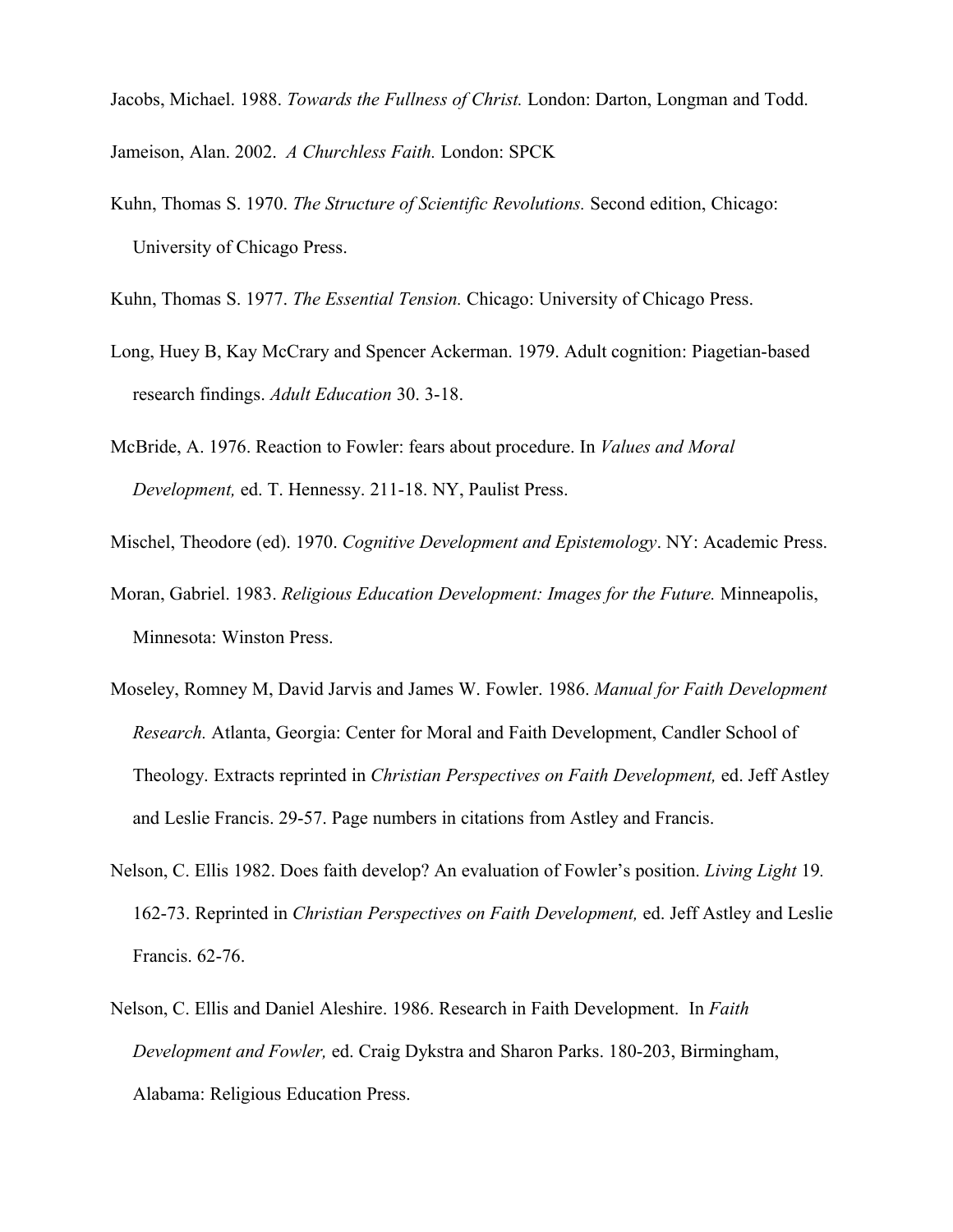- Niebuhr, H. Richard. 1960. *Radical Monotheism and Western Culture.* Lincoln, Nebraska: University of Nebraska Press.
- Nipkow, Karl Ernst. 1991. Stage theories of faith development as a challenge to religious education and practical theology. In *Stages of Faith and Religious Development: Implications for Church, Education and Society,* ed. James W. Fowler, Karl Ernst Nipkow and Friedrich Schweitzer. 82-98. London: SCM.
- Parks, Sharon Daloz .1990. Faith development in a changing world. *The Drew Gateway* 60.1. 4-21. Reprinted in *Christian Perspectives on Faith Development,* ed. Jeff Astley and Leslie Francis. 92-106. Leominster: Gracewing. Page numbers in citations from Astley and Francis.
- Piaget, Jean. 1970. 'Piaget's Theory' in *Carmichael's Manual of Child Psychology,* 3rd edition, ed. Paul A. Mussen; New York, John Wiley and Sons
	- \_\_\_1972a. *Insights and Illusions of Philosophy,* London: Routledge and Kegan Paul
- \_\_\_1972b. *The Principles of Genetic Epistemology,* London: Routledge and Kegan Paul
- Race, Alan. 1983. *Christians and Religious Pluralism.* London: SCM,
- Richter Philip and Leslie J. Francis. 1998. *Gone But Not Forgotten.* London: Darton, Longman and Todd.
- Shibutani, Tamotsu. 1962. 'Reference groups and social control' in *Human Behaviour and Social Processes: An Interactionist Approach,* ed. Arnold Rose; London: Routledge and Kegan Paul, 128-47.
- Siegel, Linda S. and Charles S. Brainerd. 1978. *Alternatives to Piaget.* London: Academic Press.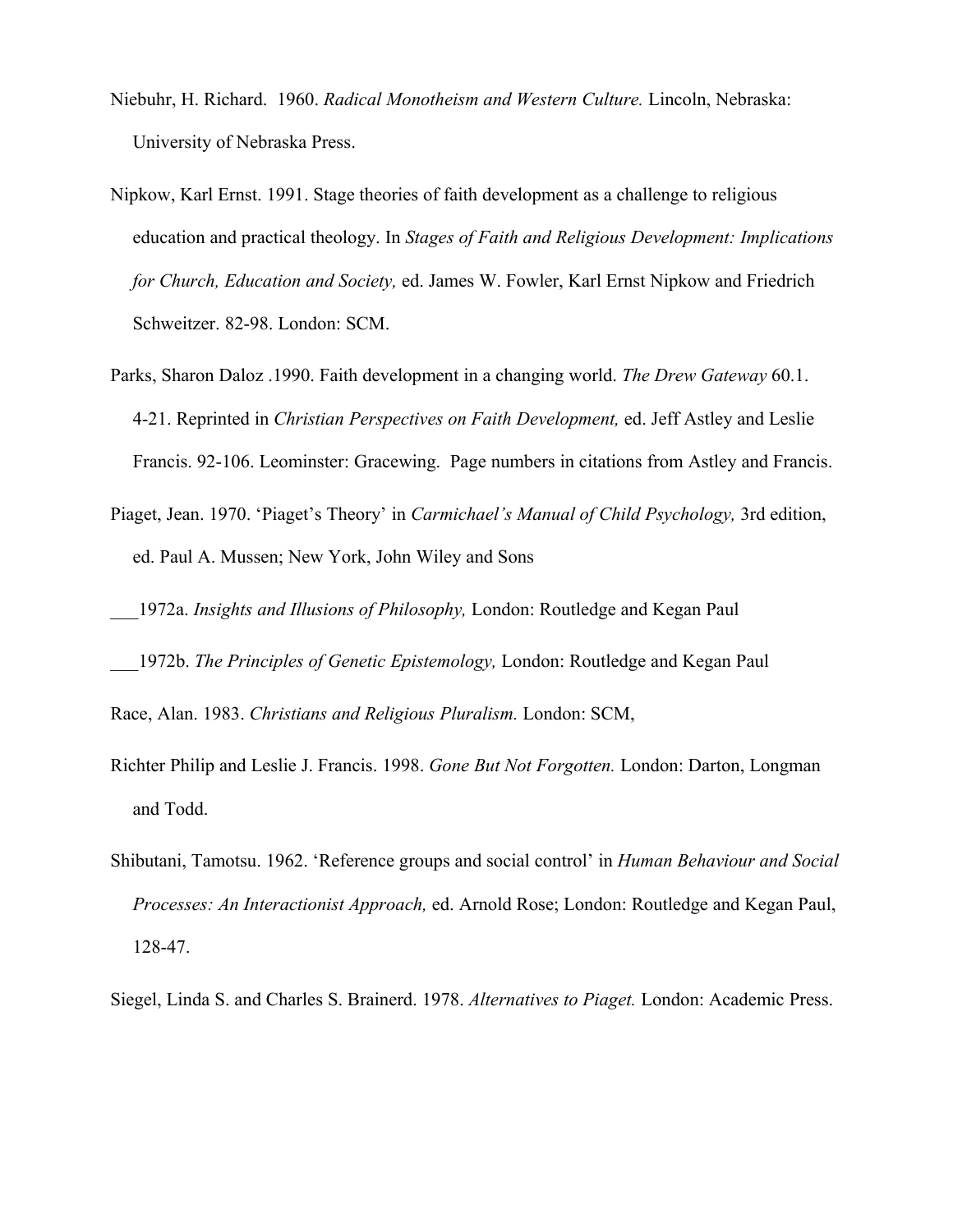- Slee, Nicola 1996. Further on from Fowler: post-Fowler faith development research. In *Research in Religious Education,* ed. Leslie J. Francis, William K. Kay, and William S. Campbell. Leominster: Gracewing.
- Slee, Nicola. 1991. Cognitive developmental studies in religious thinking: a survey and discussion with special reference to post-Goldman research in the United Kingdom. In *Stages of Faith and Religious Development: Implications for Church, Education and Society,* ed. James W. Fowler, Karl Ernst Nipkow and Friedrich Schweitzer. 130-146. London: SCM.

Stokes, Ken (ed). 1982. *Faith in the Adult Life Cycle,* Minnesota: Saddlier Press

- Streib, Heinz. 2001. Faith development theory revisited: the religious styles perspective. *International Journal for the Psychology of Religion* 11.3*.* 143-58.
- Streib, Heinz. 2002. Faith development at twenty years. In *Faith Development and Public Life,* ed. Rick Osmer and Friedrich Schweitzer. St Louis, MO: Chalice Press.
- Streib, Heinz. 2004. 'Extending our vision of developmental growth and engaging in empirical scrutiny: proposals for the future of faith development theory', *Religious Education 99,* 427-434.
- Tamminem K. and K.T.Nurmi. 1995. Developmental theory and religious experience. In *Handbook of Religious Experience,* ed. R. Hood Jr. Birmingham, Ala: Religious Education Press.
- Vygotsky, Lev. 1962. *Thought and Language,* M.I.T. Press
- Vygotsky, Lev. 1978. *Mind in society: The Development of Higher Psychological Processes,* Harvard University Press
- Watts, Fraser, Rebecca Nye and Sara Savage. 2002. *Psychology for Christian Ministry.* London: Routledge.